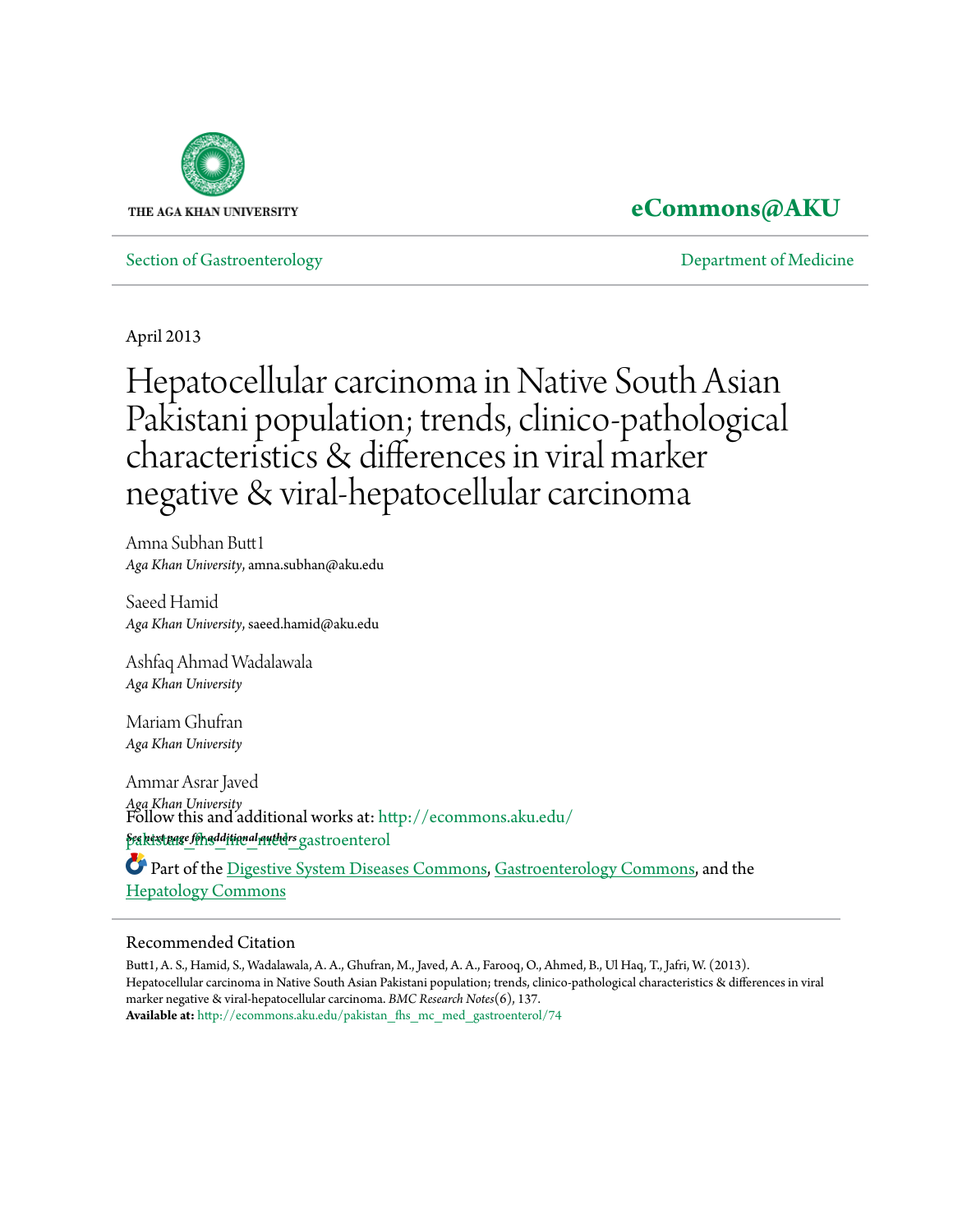## **Authors**

Amna Subhan Butt1, Saeed Hamid, Ashfaq Ahmad Wadalawala, Mariam Ghufran, Ammar Asrar Javed, Omer Farooq, Bilal Ahmed, Tanveer Ul Haq, and Wasim Jafri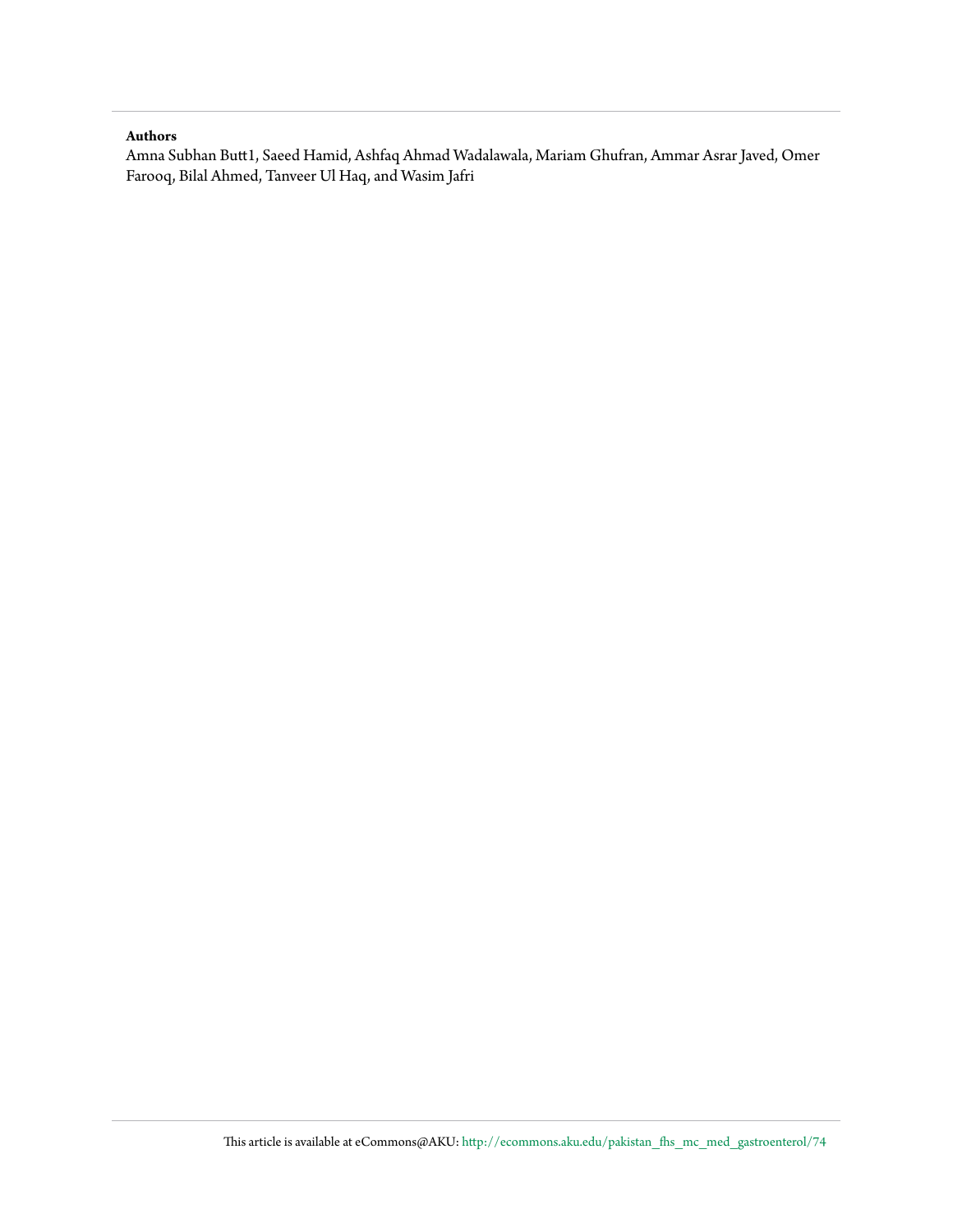# **RESEARCH ARTICLE Example 2018 12:00 Department of the CONNECTION CONNECTION CONNECTION CONNECTION**



# Hepatocellular carcinoma in Native South Asian Pakistani population; trends, clinico-pathological characteristics & differences in viral marker negative & viral-hepatocellular carcinoma

Amna Subhan Butt<sup>1\*</sup>, Saeed Hamid<sup>1</sup>, Ashfaq Ahmad Wadalawala<sup>1</sup>, Mariam Ghufran<sup>2</sup>, Ammar Asrar Javed<sup>3</sup> , Omer Farooq<sup>4</sup>, Bilal Ahmed<sup>4</sup>, Tanveer Ul Haq<sup>5</sup> and Wasim Jafri<sup>1</sup>

# Abstract

Background: HCC is the fifth most common cancer globally. Our study was conducted to (1)investigate the trends and clinico-pathological characteristics of Hepatocellular carcinoma among native South Asian patients in Pakistan, (2)to estimate the prevalence as well as the trends of viral marker negative HCC and (3) to compare the clinicopathological, radiological characteristics, applicability of treatment at diagnosis and prognostic factors among patients with both viral marker negative and viral marker positive-HCC being consulted at Aga Khan University Hospital(AKUH), Karachi, Pakistan.

Method: Patients ≥18 years, already diagnosed to have HCC and visiting AKUH during 1999–2009 were identified using ICD code 1550. The diagnosis of HCC was made in the presence of characteristic features of HCC on triplephasic CT scan/MRI or with histological findings on biopsy.

Results: 645 patients were enrolled. Of these 546(84.7%) were viral-HCC and 99(15.3%) were viral marker negative HCC. Among viral-HCC group underlying etiology of cirrhosis was HCV in 67.9%, HBV in 21.8% and concomitant HBV with HCV or HDV in 10.3% cases. Majority (62.8%) patients had advanced HCC. Larger tumor size (p < 0.001), shorter duration between diagnosis of cirrhosis and HCC (p 0.03), concomitant Diabetes Mellitus (p < 0.001) were found significant factors associated with viral marker negative HCC.

**Conclusion:** The burden of hepatocellular carcinoma is rising among native South Asian Pakistani population and the viral marker negative HCC are not uncommon in our population. Viral marker negative HCC tend not to be under surveillance as compared to viral-HCC and are diagnosed mostly at advanced stage & when they became symptomatic.

Keywords: Hepatocellular Carcinoma, Viral marker negative HCC, Viral-HCC, Hepatitis B, Hepatitis C, Pakistan

# Background

Despite advancements in the management of cirrhosis, the prevalence of hepatocellular carcinoma (HCC) is on the rise [[1\]](#page-13-0). The prevalence of HCC varies geographically and currently HCC is the fifth most common cancer representing almost 6% of all newly diagnosed cancers globally [[2\]](#page-13-0). It is also one of the common causes of

<sup>1</sup>Section of Gastroenterology, Department of Medicine, The Aga Khan University & Hospital, Stadium Road, Karachi 74800, Pakistan Full list of author information is available at the end of the article

mortality in patients with cirrhosis. Up to 80% of HCC has been reported from South-East Asia and Africa [[2,3\]](#page-13-0). Hepatitis B (HBV) and C (HCV) are the most important risk factors predisposing a patient to having HCC, particularly in Asia [[4,5\]](#page-13-0). However, several patients develop HCC due to the causes other than hepatitis B and C. Therefore, patients who have negative serological markers for hepatitis B and C grouped as viral marker negative or non-B non-C hepatocellular carcinoma (NBNC-HCC). The reported prevalence of NBNC-HCC ranged between 5-15% [[5-7](#page-13-0)]. The viral marker negative



© 2013 Butt et al.; licensee BioMed Central Ltd. This is an Open Access article distributed under the terms of the Creative Commons Attribution License [\(http://creativecommons.org/licenses/by/2.0\)](http://creativecommons.org/licenses/by/2.0), which permits unrestricted use, distribution, and reproduction in any medium, provided the original work is properly cited.

<sup>\*</sup> Correspondence: [amna.subhan@aku.edu](mailto:amna.subhan@aku.edu) <sup>1</sup>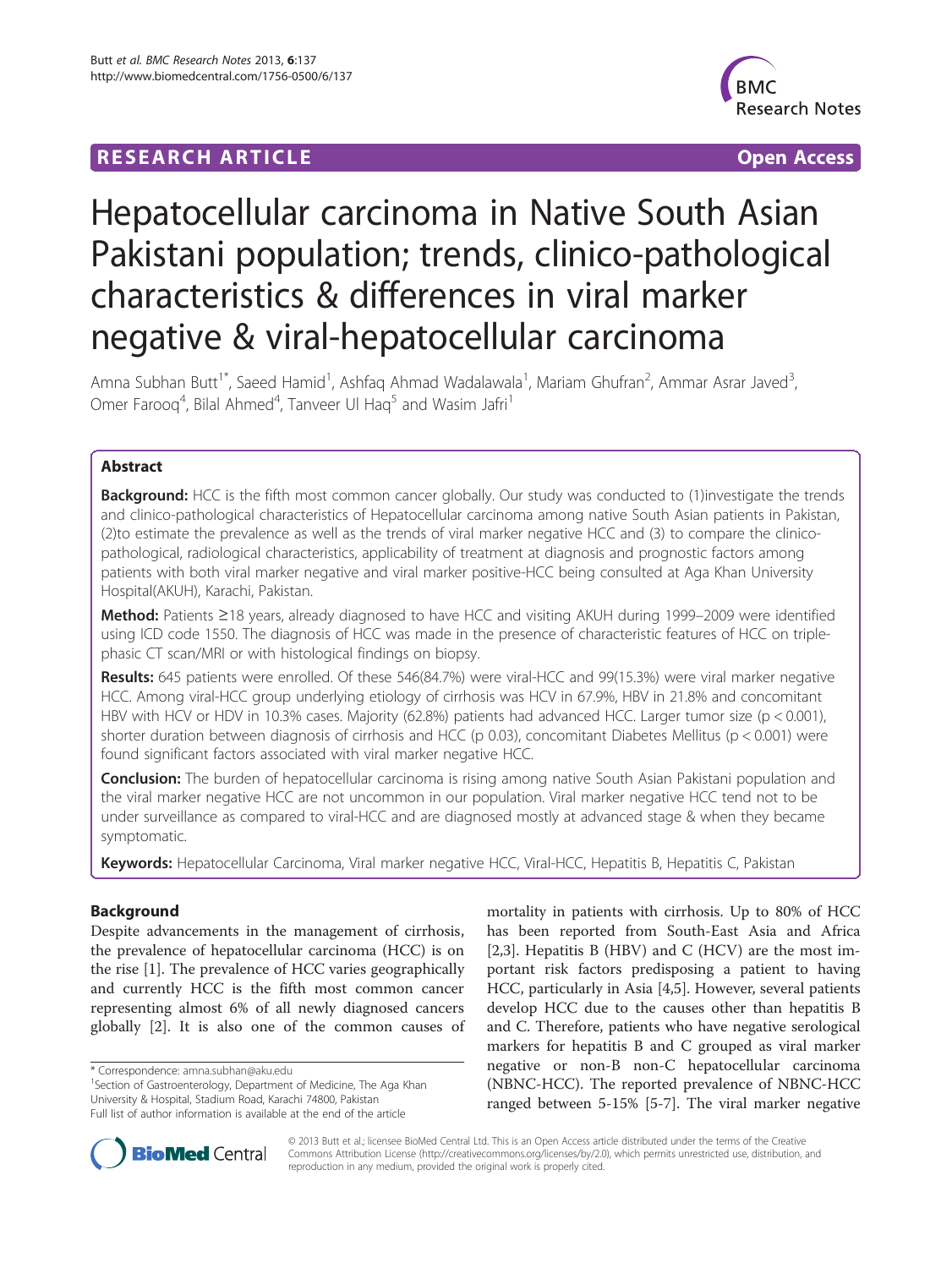HCC is attributable to alcoholic liver injury, autoimmune and metabolic liver diseases, exposure to environmental toxins like aflatoxins B1 and nonalcoholic steatohepatitis (NASH) (5). Since diverse oncogenic pathways are involved, difference exists in natural course and outcome of HCC in these two groups [[8](#page-13-0)-[10](#page-13-0)]. Hence, considering the fact that HBV has a more direct carcinogenic activity, most of HBV related HCC, present at an earlier stage of cirrhosis, with more aggressive tumors as compared to HCV related HCC [[11](#page-13-0),[12](#page-13-0)]. Likewise it is well expected that the difference exist in natural history and prognosis of HCC due to viral and non-viral etiologies [\[3](#page-13-0)[,13\]](#page-14-0). Nonetheless, one should not ignore the fact that there have been few reports regarding viral marker negative HCC which are mostly based upon unselected or post-surgical patients without stratification according to age, liver function, tumor stage and modality of cancer diagnosis [[12](#page-13-0)[,14](#page-14-0)]. Furthermore, the data regarding HCC due to HBV or HCV or hepatitis D (HDV) co-infection is scanty [[2\]](#page-13-0). Therefore, it is of significance that this issue be addressed on a broader scale.

Pakistan is located in the region that is known to have intermediate prevalence for HCV and HBV [\[2](#page-13-0)]. However, the data available in Pakistan on HCC is limited and mainly encompasses experiences from a single center with a small sample size and largely emphasizing on viral-HCC. Based upon these results, HCV is the leading cause of HCC in Pakistan followed by HBV [[2,](#page-13-0)[15-18](#page-14-0)]. Furthermore, no data is available on prevalence and prognostic factors of viral marker negative hepatocellular carcinoma in Pakistan. Hence, this study was conducted to (1) investigate the trends and clinico-pathological characteristics of Hepatocellular carcinoma among native South Asian Pakistani patients, and (2) to estimate the prevalence and trends of viral marker negative HCC and (3) to compare the clinico-pathological, radiological characteristics, stage of HCC, applicability of treatment at diagnosis and prognostic factors among native South Asian patients in Pakistan with viral marker negative and viral-HCC being consulted at The Aga Khan University Hospital (AKUH), Karachi, Pakistan.

# Methods

# Study population and duration

This was a retrospective cross sectional study. Patients  $\geq 18$ years, diagnosed to have HCC, visiting the Gastroenterology ward and clinics, of AKUH from January 1999 to December 2009 were identified from our data base by using ICD code 1550. AKUH is a 563 bedded, largest tertiary care hospital in the metropolitan city of Karachi with a population of 18 million [[7\]](#page-13-0). The medical record coders at AKUH assign numerical codes for diseases and procedures to all records in accordance with standards outlined in the International Classification of

Diseases (ICD-9-CM) code book. The information was recorded on demographics, etiology of underlying chronic liver disease, clinical, radiological, histological characteristics and stage of HCC at the time of diagnosis and the initial treatment provided. Cases with any of this missing information were excluded.

# Diagnosis of HCC and cirrhosis

The diagnosis of HCC was made with characteristic features of HCC on triple-phase computerized tomography (CT) scan/magnetic resonance imaging (MRI) or when the concurrent results were found on CT scan/MRI, in the presence of background chronic liver disease, with or without histological verification [\[1](#page-13-0)[,19](#page-14-0)]. The presence of arterial enhancement, followed by washout of contrast on porto-venous and delayed phase were considered as typical characteristic features of HCC [\[1](#page-13-0)[,19](#page-14-0)]. The diagnosis of cirrhosis was made either on liver biopsy or, in the absence of liver biopsy by clinical and laboratory features of portal hypertension i.e. varices on upper gastrointestinal endoscopy, radiological features suggestive of cirrhosis including nodular liver margins, dilated portal vein, spleenomegaly and ascites [[20,21\]](#page-14-0). The Child-Pugh classification was used to define the severity of liver dysfunction [[22\]](#page-14-0). Modality of HCC diagnosis was defined (i) under surveillance, when it was detected during regular semiannual screening by ultrasound and alfa fetoprotein (AFP), (ii) incidental, when an asymptomatic HCC was discovered outside any surveillance program or during diagnostic procedures performed for some other disease, (iii) symptomatic when HCC was diagnosed during workup after symptom appearance.

#### Staging and classification of HCC

The HCC was considered as "nonadvanced" (if the lesion was solitary, ≤5 cm or paucifocal ≤3 lesions, with the largest diameter ≤3 cm, in the absence of vascular invasion and distant metastases) and "advanced," when the tumor exceeded these limits. Okuda classification was also used to stage HCC [\[23\]](#page-14-0). Moreover, the HCC was also classified according to macroscopic types as (i) solitary, (ii) paucifocal  $(\leq 3$  nodules), (iii) multifocal  $(>3$  nodules), (iv) infiltrative (infiltrating pattern of HCC) or massive (huge mass with a diameter of > 10 cm and an undefined boundaries) [\[24\]](#page-14-0). In the presence of  $\geq 2$  lesions, the largest tumor was considered as the representative HCC and the diameter of the representative tumor was measured in its greatest dimension and recorded as tumor size.

The tumor size was divided into three groups; (i)  $<$  5 cm (ii)  $5-10$  cm and (iii)  $>10$  cm. Furthermore, information was recorded regarding hepatic lobes involved; presence of portal vein thrombosis and extra hepatic spread. The Milan criteria were used to define the stage of HCC while evaluating for liver transplantation [\[19,25](#page-14-0)].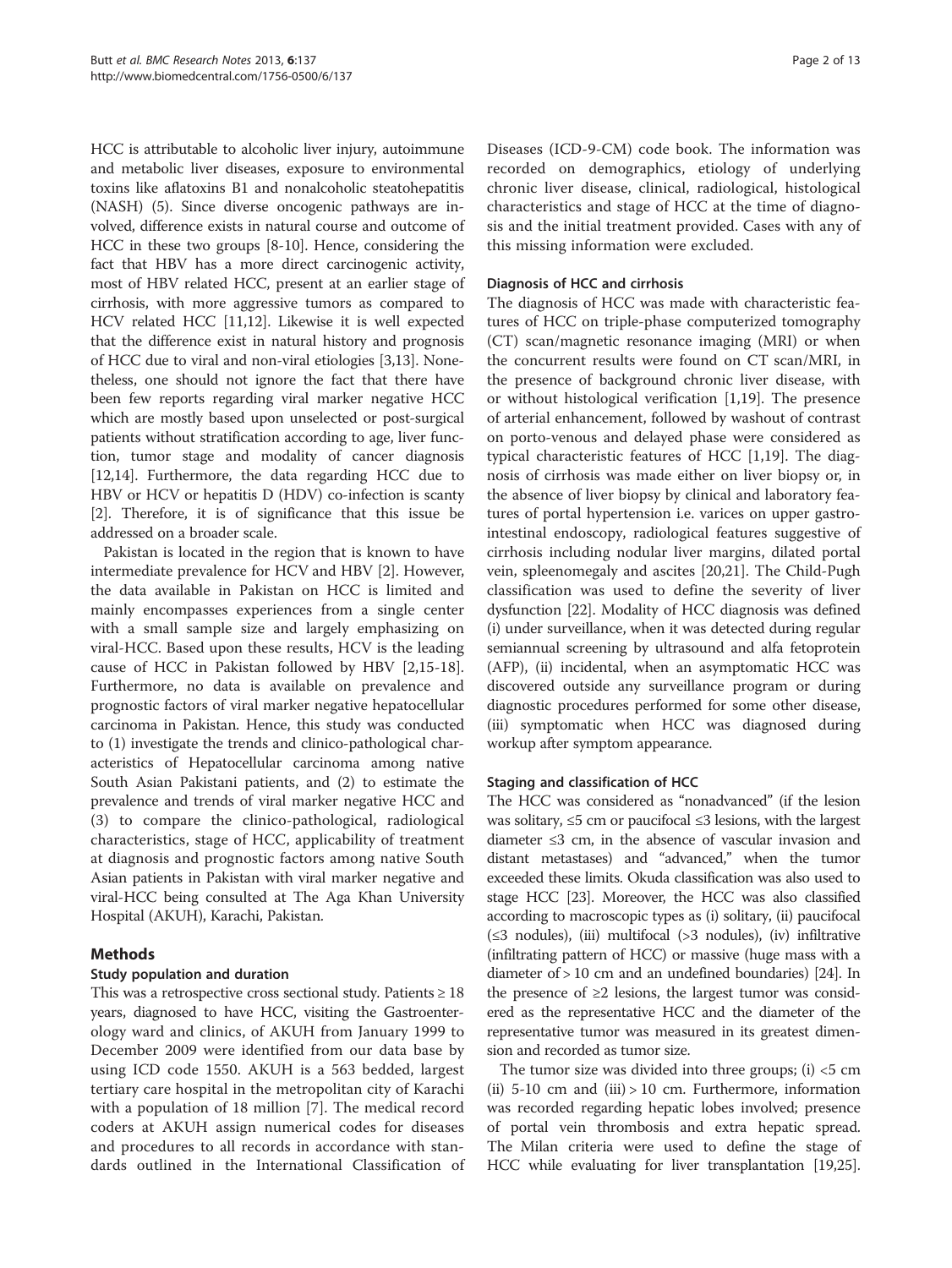Moreover, allocation of various treatment options were according to the Barcelona-Clinic Liver Cancer (BCLC) staging classification [\[26](#page-14-0)].

#### Laboratory parameters

Liver function tests i.e. total bilirubin, serum alanine aminotransferase (ALT), serum albumin, prothrombin time (PT) and serum alpha-fetoprotein (AFP) were recorded. Viral markers for Hepatitis B (HBsAg) and C (anti-HCV antibody) were tested by radioimmunoassay or enzymelinked immunosorbent assay (ELISA).

Moreover, information was collected regarding comorbid conditions i.e. Diabetes Mellitus (DM); hypertension; dyslipidemia; complications related to cirrhosis; histological findings on liver biopsy and initial treatment provided for HCC.

#### Main outcome measures and potential prognostic factors

We investigated the trends of HCC during the aforementioned time period. The patients were divided into two groups i.e. i) Viral marker negative HCC (those who have undetectable viral markers for both hepatitis B and C i.e. HBsAg and Anti-HCV antibody) and ii) Viral-HCC or viral marker positive HCC (in whom hepatitis B or C or D was detected by HBsAg, anti-HCV antibody or anti-HDV antibody). Patient's demographic features, clinical, biochemical, histological, radiological characteristics, stage of HCC and applicability of initial treatment provided, were compared between these two groups. Clinical, laboratory parameters compared include demographic characteristics, body mass index (BMI), comorbid conditions, duration from diagnosis of CLD to diagnosis of HCC, complications due to cirrhosis, Child-Turcotte-Pugh (CTP) score and class, Okuda class, mode of diagnosis, AFP, total bilirubin, ALT, PT, platelets count at baseline, histopathology, radiological features of HCC (location, size/median diameter, number of lesions), macroscopic types, HCC stage, vascular invasion, extra hepatic metastasis and treatment provided were compared as potential prognostic factors between the two groups.

The study was conducted by maintaining compliance with the Helsinki Declaration and was approved by the Ethical review committee of AKUH.

#### Statistical analysis

Data was entered and analyzed using SPSS version 17.0. Mean  $\pm$  SD, ranges were calculated for continuous variables and proportions for categorical variables. To see the trends of HCC, year wise frequencies of HCC cases were also calculated. To see the difference between the two groups independent student t-test, chi square and Fisher exact were used where appropriate. Continuous variables were checked for their linearity, by doing

quartile and Box Tidwell analysis. Dummy variables were created for variables with more than two categories and the reference group for each variable was defined as the category with the minimal risk for HCC using previous studies. Multi-colinearity was checked among all the independent variables. A univariate logistic regression analysis was conducted to assess the (crude) association of the prognostic factors for viral-HCC vs. viral marker negative HCC. Biological significance and a value of  $p \leq$ 0.25 were considered as criteria for a variable to be significant at univariate analysis. Biological plausible interactions among variables and confounding were also checked. The variables found significant on univariate analysis were included in multivariable logistic regression analysis. Multivariable logistic regression was done and results expressed as odds ratios, along with 95% confidence intervals.

Later, multinomial logistic regression was done [\[27](#page-14-0)]; this analysis allowed for a reference category (HCV) to be compared with other categories (HBV, HBV/HCV/ HDV co-infection and viral marker negative HCC). This was used to assess the influence of several independent factors, as well as to study the effects of specific variables controlled by confounders. Biological significance and a value of  $p \le 0.25$  were considered as criteria for a variable to be significant at univariate analysis. P value of < 0.05 was considered significant and multinomial odds ratios (mOR) were calculated.

#### Results

#### Trends and clinic-pathological characteristics of HCC

A total of 700 consecutive patients with HCC visited AKUH during 1999 and 2009. Out of these 700 patients, 645 (92%) fulfilled the eligibility criteria and were studied. During the entire study period, an almost consistent increase in number of all HCC cases as well as the viral marker negative HCC cases diagnosed was observed (Figure [1](#page-5-0) and [2](#page-5-0)). The demographic and clinicopathological characteristics of all HCC patients were as described in Table [1.](#page-6-0) Majority (70.9%) of our subjects were males. Mean age at inclusion was  $56.93 \pm 11.15$ years (range 18–95 years). There were 546 (84.7%) viral-HCC and 99 (15.3%) viral marker negative HCC. Among viral-HCC group the underlying etiology of cirrhosis was HCV in majority (57.3%) of the cases followed by HBV (18.4%). Concomitant hepatitis B and D or hepatitis B and C were found in 8.7% of all HCC cases. Mean BMI was  $24.55 \pm 4.39$  Kg/m<sup>2</sup>. None among all cases were found as heavy drinkers (i.e. alcohol consumption more than 40 gr/day).

Majority of our patients had a Child's class B or C cirrhosis. Almost two third (74.4%) of all patients experienced at least one complication related to cirrhosis before their index presentation. Concomitant diabetes,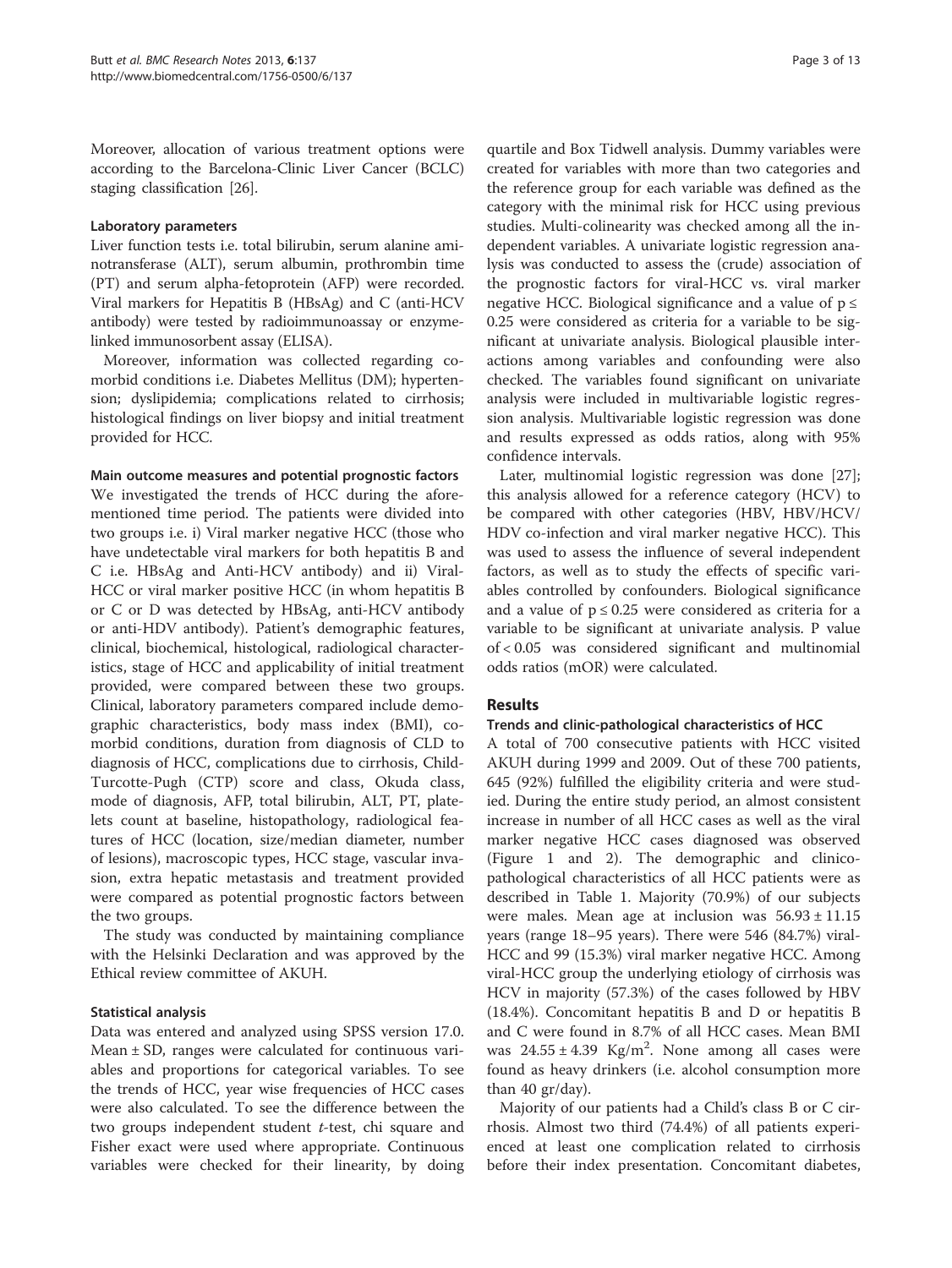<span id="page-5-0"></span>

hypertension or dyslipidemia was found in 40.2%, 34.4% and 2.5% of the cases, respectively. Most of the HCC cases (82.9%) were diagnosed when they were symptomatic, while only 8.2% HCC cases were diagnosed on screening. The duration between diagnosis of chronic liver disease and HCC was 24.01 ± 38.05 months (range 0–195 months). Moreover, majority of patients (62.8%) had advanced HCC. The average maximum tumor size was 5.62 ± 3.67 cm.

### Comparison of viral-HCC and viral marker negative HCC

We compared the demographic and clinical characteristics of patients with viral-HCC and viral marker negative HCC (Table [1](#page-6-0)). Patients with viral marker negative HCC

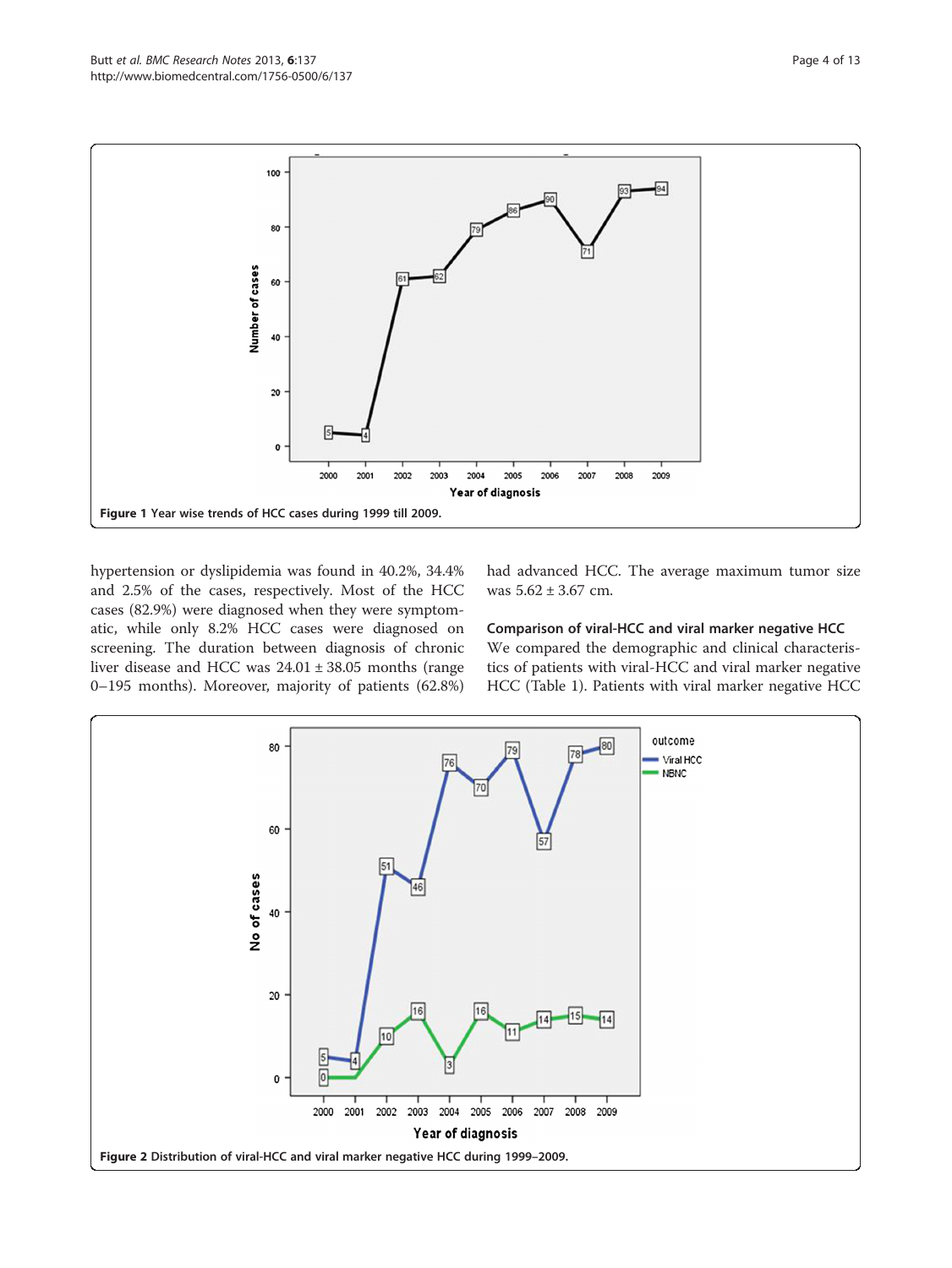| $n = (645)$ , mean $\pm$ SD/%<br>Viral-HCC ( $n = 546$ )<br>Viral marker negative HCC ( $n = 99$ )<br>P value<br>$56.93 \pm 11.15$<br>$56.46 \pm 10.85$<br>$59.57 \pm 12.45$<br>0.01<br>Age(years)<br>Gender<br>Female<br>29.1<br>29.9<br>25.3<br>0.34<br>Male<br>70.9<br>74.7<br>70.1<br><b>BMI</b> ( $Kg/m2$ )<br>$<18$<br>5.5<br>$6.2\,$<br>10.1<br>18-22.9<br>28.1<br>25.3<br>28.6<br>0.24<br>23-24.9<br>27.3<br>23.6<br>22.9<br>37.4<br>$\geq$ 25<br>42.2<br>43.0<br><b>Diabetes Mellitus</b><br>No<br>61.7<br>49.5<br>0.02<br>59.8<br>38.3<br>50.5<br>Yes<br>40.2<br>Hypertension<br>No<br>65.6<br>66.8<br>58.6<br>0.11<br>33.2<br>41.4<br>Yes<br>34.4<br>Dyslipidemia<br>97.5<br>97.4<br>98.0<br>0.74<br>$\rm No$<br>2.5<br>Yes<br>$2.6\,$<br>$2.0\,$<br>Child score<br>$9.29 \pm 2.31$<br>$9.27 \pm 2.29$<br>$9.40 \pm 2.43$<br>0.59<br>Child class<br>Α<br>12.6<br>12.8<br>11.1<br>0.50<br>B<br>42.3<br>43.0<br>38.4<br>$\subset$<br>45.1<br>50.5<br>44.1<br>Okuda class<br>0.97<br>14.3<br>14.3<br>14.1<br>$\vert\vert$<br>61.4<br>61.5<br>60.6<br>$\  \cdot \ $<br>25.3<br>24.3<br>24.2<br><b>Complication of CLD</b><br>No<br>25.6<br>26.2<br>22.2<br>0.39<br>74.4<br>$73.8\,$<br>$77.8\,$<br>Yes<br>Hyperspleenism<br>$\rm No$<br>37.8<br>36.6<br>44.4<br>0.14<br>Yes<br>62.2<br>63.4<br>55.6<br>Ascites<br>$\mathsf{No}$<br>31.5<br>31.3<br>32.3<br>0.84<br>Yes<br>68.5<br>68.7<br>67.7<br>$\ensuremath{\mathsf{PSE}}$<br>$\mathsf{No}$<br>0.23<br>65.9<br>66.8<br>60.6 |     | ALL HCC cases | Comparison of viral-HCC vs. viral marker negative HCC mean ± SD/% |      |  |  |  |
|---------------------------------------------------------------------------------------------------------------------------------------------------------------------------------------------------------------------------------------------------------------------------------------------------------------------------------------------------------------------------------------------------------------------------------------------------------------------------------------------------------------------------------------------------------------------------------------------------------------------------------------------------------------------------------------------------------------------------------------------------------------------------------------------------------------------------------------------------------------------------------------------------------------------------------------------------------------------------------------------------------------------------------------------------------------------------------------------------------------------------------------------------------------------------------------------------------------------------------------------------------------------------------------------------------------------------------------------------------------------------------------------------------------------------------------------------------------------------------------|-----|---------------|-------------------------------------------------------------------|------|--|--|--|
|                                                                                                                                                                                                                                                                                                                                                                                                                                                                                                                                                                                                                                                                                                                                                                                                                                                                                                                                                                                                                                                                                                                                                                                                                                                                                                                                                                                                                                                                                       |     |               |                                                                   |      |  |  |  |
|                                                                                                                                                                                                                                                                                                                                                                                                                                                                                                                                                                                                                                                                                                                                                                                                                                                                                                                                                                                                                                                                                                                                                                                                                                                                                                                                                                                                                                                                                       |     |               |                                                                   |      |  |  |  |
|                                                                                                                                                                                                                                                                                                                                                                                                                                                                                                                                                                                                                                                                                                                                                                                                                                                                                                                                                                                                                                                                                                                                                                                                                                                                                                                                                                                                                                                                                       |     |               |                                                                   |      |  |  |  |
|                                                                                                                                                                                                                                                                                                                                                                                                                                                                                                                                                                                                                                                                                                                                                                                                                                                                                                                                                                                                                                                                                                                                                                                                                                                                                                                                                                                                                                                                                       |     |               |                                                                   |      |  |  |  |
|                                                                                                                                                                                                                                                                                                                                                                                                                                                                                                                                                                                                                                                                                                                                                                                                                                                                                                                                                                                                                                                                                                                                                                                                                                                                                                                                                                                                                                                                                       |     |               |                                                                   |      |  |  |  |
|                                                                                                                                                                                                                                                                                                                                                                                                                                                                                                                                                                                                                                                                                                                                                                                                                                                                                                                                                                                                                                                                                                                                                                                                                                                                                                                                                                                                                                                                                       |     |               |                                                                   |      |  |  |  |
|                                                                                                                                                                                                                                                                                                                                                                                                                                                                                                                                                                                                                                                                                                                                                                                                                                                                                                                                                                                                                                                                                                                                                                                                                                                                                                                                                                                                                                                                                       |     |               |                                                                   |      |  |  |  |
|                                                                                                                                                                                                                                                                                                                                                                                                                                                                                                                                                                                                                                                                                                                                                                                                                                                                                                                                                                                                                                                                                                                                                                                                                                                                                                                                                                                                                                                                                       |     |               |                                                                   |      |  |  |  |
|                                                                                                                                                                                                                                                                                                                                                                                                                                                                                                                                                                                                                                                                                                                                                                                                                                                                                                                                                                                                                                                                                                                                                                                                                                                                                                                                                                                                                                                                                       |     |               |                                                                   |      |  |  |  |
|                                                                                                                                                                                                                                                                                                                                                                                                                                                                                                                                                                                                                                                                                                                                                                                                                                                                                                                                                                                                                                                                                                                                                                                                                                                                                                                                                                                                                                                                                       |     |               |                                                                   |      |  |  |  |
|                                                                                                                                                                                                                                                                                                                                                                                                                                                                                                                                                                                                                                                                                                                                                                                                                                                                                                                                                                                                                                                                                                                                                                                                                                                                                                                                                                                                                                                                                       |     |               |                                                                   |      |  |  |  |
|                                                                                                                                                                                                                                                                                                                                                                                                                                                                                                                                                                                                                                                                                                                                                                                                                                                                                                                                                                                                                                                                                                                                                                                                                                                                                                                                                                                                                                                                                       |     |               |                                                                   |      |  |  |  |
|                                                                                                                                                                                                                                                                                                                                                                                                                                                                                                                                                                                                                                                                                                                                                                                                                                                                                                                                                                                                                                                                                                                                                                                                                                                                                                                                                                                                                                                                                       |     |               |                                                                   |      |  |  |  |
|                                                                                                                                                                                                                                                                                                                                                                                                                                                                                                                                                                                                                                                                                                                                                                                                                                                                                                                                                                                                                                                                                                                                                                                                                                                                                                                                                                                                                                                                                       |     |               |                                                                   |      |  |  |  |
|                                                                                                                                                                                                                                                                                                                                                                                                                                                                                                                                                                                                                                                                                                                                                                                                                                                                                                                                                                                                                                                                                                                                                                                                                                                                                                                                                                                                                                                                                       |     |               |                                                                   |      |  |  |  |
|                                                                                                                                                                                                                                                                                                                                                                                                                                                                                                                                                                                                                                                                                                                                                                                                                                                                                                                                                                                                                                                                                                                                                                                                                                                                                                                                                                                                                                                                                       |     |               |                                                                   |      |  |  |  |
|                                                                                                                                                                                                                                                                                                                                                                                                                                                                                                                                                                                                                                                                                                                                                                                                                                                                                                                                                                                                                                                                                                                                                                                                                                                                                                                                                                                                                                                                                       |     |               |                                                                   |      |  |  |  |
|                                                                                                                                                                                                                                                                                                                                                                                                                                                                                                                                                                                                                                                                                                                                                                                                                                                                                                                                                                                                                                                                                                                                                                                                                                                                                                                                                                                                                                                                                       |     |               |                                                                   |      |  |  |  |
|                                                                                                                                                                                                                                                                                                                                                                                                                                                                                                                                                                                                                                                                                                                                                                                                                                                                                                                                                                                                                                                                                                                                                                                                                                                                                                                                                                                                                                                                                       |     |               |                                                                   |      |  |  |  |
|                                                                                                                                                                                                                                                                                                                                                                                                                                                                                                                                                                                                                                                                                                                                                                                                                                                                                                                                                                                                                                                                                                                                                                                                                                                                                                                                                                                                                                                                                       |     |               |                                                                   |      |  |  |  |
|                                                                                                                                                                                                                                                                                                                                                                                                                                                                                                                                                                                                                                                                                                                                                                                                                                                                                                                                                                                                                                                                                                                                                                                                                                                                                                                                                                                                                                                                                       |     |               |                                                                   |      |  |  |  |
|                                                                                                                                                                                                                                                                                                                                                                                                                                                                                                                                                                                                                                                                                                                                                                                                                                                                                                                                                                                                                                                                                                                                                                                                                                                                                                                                                                                                                                                                                       |     |               |                                                                   |      |  |  |  |
|                                                                                                                                                                                                                                                                                                                                                                                                                                                                                                                                                                                                                                                                                                                                                                                                                                                                                                                                                                                                                                                                                                                                                                                                                                                                                                                                                                                                                                                                                       |     |               |                                                                   |      |  |  |  |
|                                                                                                                                                                                                                                                                                                                                                                                                                                                                                                                                                                                                                                                                                                                                                                                                                                                                                                                                                                                                                                                                                                                                                                                                                                                                                                                                                                                                                                                                                       |     |               |                                                                   |      |  |  |  |
|                                                                                                                                                                                                                                                                                                                                                                                                                                                                                                                                                                                                                                                                                                                                                                                                                                                                                                                                                                                                                                                                                                                                                                                                                                                                                                                                                                                                                                                                                       |     |               |                                                                   |      |  |  |  |
|                                                                                                                                                                                                                                                                                                                                                                                                                                                                                                                                                                                                                                                                                                                                                                                                                                                                                                                                                                                                                                                                                                                                                                                                                                                                                                                                                                                                                                                                                       |     |               |                                                                   |      |  |  |  |
|                                                                                                                                                                                                                                                                                                                                                                                                                                                                                                                                                                                                                                                                                                                                                                                                                                                                                                                                                                                                                                                                                                                                                                                                                                                                                                                                                                                                                                                                                       |     |               |                                                                   |      |  |  |  |
|                                                                                                                                                                                                                                                                                                                                                                                                                                                                                                                                                                                                                                                                                                                                                                                                                                                                                                                                                                                                                                                                                                                                                                                                                                                                                                                                                                                                                                                                                       |     |               |                                                                   |      |  |  |  |
|                                                                                                                                                                                                                                                                                                                                                                                                                                                                                                                                                                                                                                                                                                                                                                                                                                                                                                                                                                                                                                                                                                                                                                                                                                                                                                                                                                                                                                                                                       |     |               |                                                                   |      |  |  |  |
|                                                                                                                                                                                                                                                                                                                                                                                                                                                                                                                                                                                                                                                                                                                                                                                                                                                                                                                                                                                                                                                                                                                                                                                                                                                                                                                                                                                                                                                                                       |     |               |                                                                   |      |  |  |  |
|                                                                                                                                                                                                                                                                                                                                                                                                                                                                                                                                                                                                                                                                                                                                                                                                                                                                                                                                                                                                                                                                                                                                                                                                                                                                                                                                                                                                                                                                                       |     |               |                                                                   |      |  |  |  |
|                                                                                                                                                                                                                                                                                                                                                                                                                                                                                                                                                                                                                                                                                                                                                                                                                                                                                                                                                                                                                                                                                                                                                                                                                                                                                                                                                                                                                                                                                       |     |               |                                                                   |      |  |  |  |
|                                                                                                                                                                                                                                                                                                                                                                                                                                                                                                                                                                                                                                                                                                                                                                                                                                                                                                                                                                                                                                                                                                                                                                                                                                                                                                                                                                                                                                                                                       |     |               |                                                                   |      |  |  |  |
|                                                                                                                                                                                                                                                                                                                                                                                                                                                                                                                                                                                                                                                                                                                                                                                                                                                                                                                                                                                                                                                                                                                                                                                                                                                                                                                                                                                                                                                                                       |     |               |                                                                   |      |  |  |  |
|                                                                                                                                                                                                                                                                                                                                                                                                                                                                                                                                                                                                                                                                                                                                                                                                                                                                                                                                                                                                                                                                                                                                                                                                                                                                                                                                                                                                                                                                                       |     |               |                                                                   |      |  |  |  |
|                                                                                                                                                                                                                                                                                                                                                                                                                                                                                                                                                                                                                                                                                                                                                                                                                                                                                                                                                                                                                                                                                                                                                                                                                                                                                                                                                                                                                                                                                       |     |               |                                                                   |      |  |  |  |
|                                                                                                                                                                                                                                                                                                                                                                                                                                                                                                                                                                                                                                                                                                                                                                                                                                                                                                                                                                                                                                                                                                                                                                                                                                                                                                                                                                                                                                                                                       |     |               |                                                                   |      |  |  |  |
|                                                                                                                                                                                                                                                                                                                                                                                                                                                                                                                                                                                                                                                                                                                                                                                                                                                                                                                                                                                                                                                                                                                                                                                                                                                                                                                                                                                                                                                                                       |     |               |                                                                   |      |  |  |  |
|                                                                                                                                                                                                                                                                                                                                                                                                                                                                                                                                                                                                                                                                                                                                                                                                                                                                                                                                                                                                                                                                                                                                                                                                                                                                                                                                                                                                                                                                                       |     |               |                                                                   |      |  |  |  |
|                                                                                                                                                                                                                                                                                                                                                                                                                                                                                                                                                                                                                                                                                                                                                                                                                                                                                                                                                                                                                                                                                                                                                                                                                                                                                                                                                                                                                                                                                       |     |               |                                                                   |      |  |  |  |
|                                                                                                                                                                                                                                                                                                                                                                                                                                                                                                                                                                                                                                                                                                                                                                                                                                                                                                                                                                                                                                                                                                                                                                                                                                                                                                                                                                                                                                                                                       | Yes | 34.1          | 33.2                                                              | 39.4 |  |  |  |

#### <span id="page-6-0"></span>Table 1 Demographic and clinical characteristics of all HCC patients and comparison of viral-HCC vs. viral marker negative HCC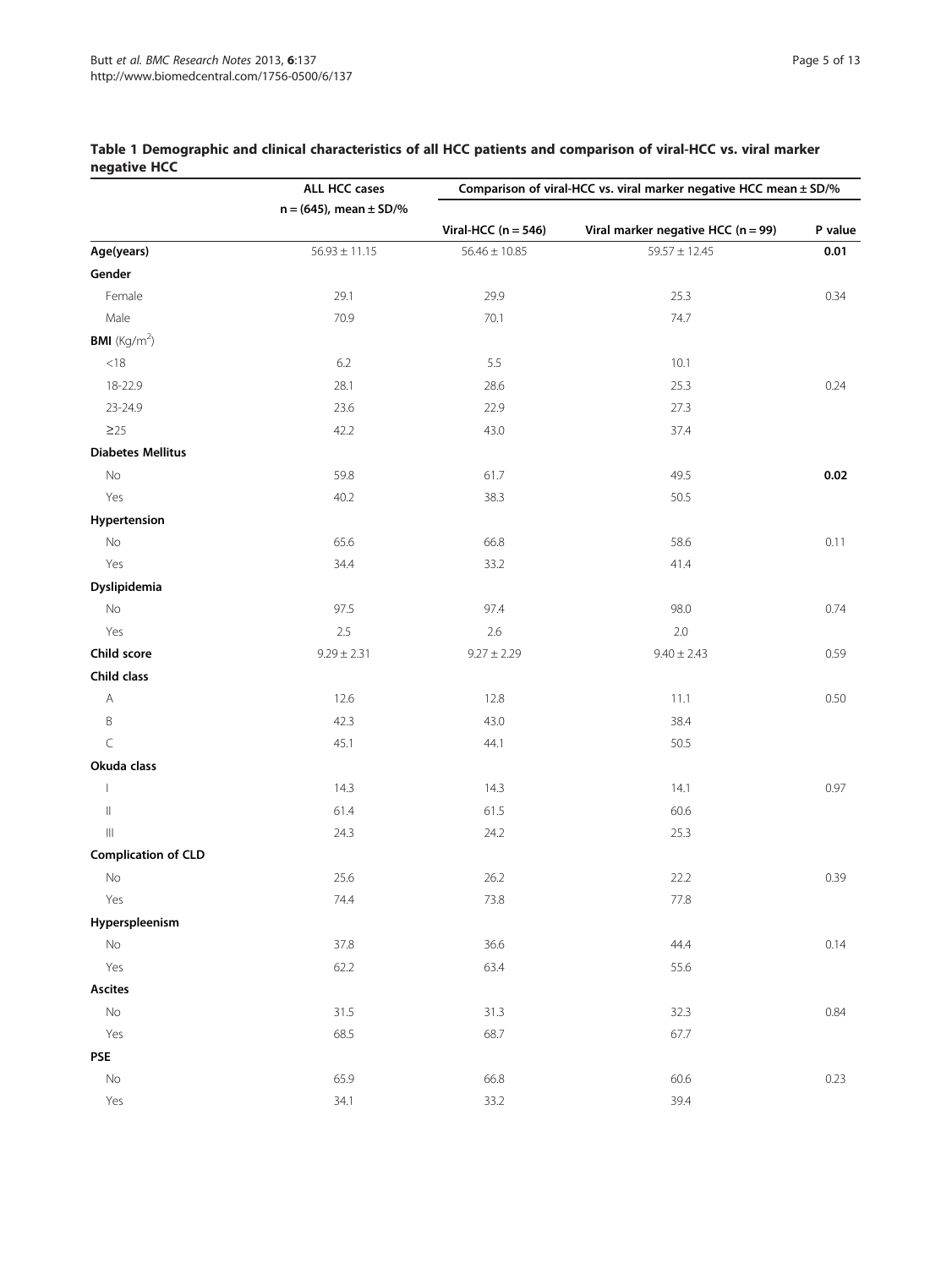#### Table 1 Demographic and clinical characteristics of all HCC patients and comparison of viral-HCC vs. viral marker negative HCC (Continued)

| <b>Esophageal varices</b> |         |          |      |      |
|---------------------------|---------|----------|------|------|
| No                        | 47.0    | 46.3     | 50.5 | 0.44 |
| Yes                       | 53.0    | 53.7     | 49.5 |      |
| <b>Upper GI bleed</b>     |         |          |      |      |
| No                        | 59.5    | 59.2     | 61.6 | 0.64 |
| Yes                       | 40.5    | 40.8     | 38.4 |      |
| Hepatohydrothorax         |         |          |      |      |
| No                        | 91.0    | 91.4     | 88.9 | 0.43 |
| Yes                       | 9.0     | 8.6      | 11.1 |      |
| Hepatorenal syndrome      |         |          |      |      |
| No                        | 77.4    | 77.8     | 74.7 | 0.50 |
| Yes                       | 22.6    | 22.2     | 25.3 |      |
| Hepatopulmonary syndrome  |         |          |      |      |
| No                        | 92.2    | 92.9     | 88.9 | 0.19 |
| Yes                       | 7.8     | 7.1      | 11.1 |      |
| Total Bilirubin(mg/dl)    |         |          |      |      |
| ${<}2$                    | 50.2    | 50.7     | 47.5 | 0.48 |
| $2 - 3$                   | 20.5    | 20.9     | 18.2 |      |
| $>\!3$                    | 29.3    | 28.4     | 34.3 |      |
| Albumin(mg/dl)            |         |          |      |      |
| >3.5                      | 8.1     | 7.7      | 10.1 | 0.73 |
| $2.8 - 3.5$               | 29.3    | 29.5     | 28.3 |      |
| < 2.8                     | 62.6    | 62.8     | 61.6 |      |
| ALT (IU/ml)               |         |          |      |      |
| Normal                    | 30.23   | 28.4     | 40.4 | 0.19 |
| Elevated                  | 69.77   | 71.6     | 59.6 |      |
| Prothrombin time(seconds) |         |          |      |      |
| No                        | 92.2    | 92.9     | 88.9 | 0.19 |
| Yes                       | $7.8\,$ | $7.1\,$  | 11.1 |      |
| Total Bilirubin(mg/dl)    |         |          |      |      |
| ${<}2$                    | 50.2    | 50.7     | 47.5 | 0.48 |
| $2 - 3$                   | 20.5    | 20.9     | 18.2 |      |
| $>\!\!3$                  | 29.3    | 28.4     | 34.3 |      |
| Albumin(mg/dl)            |         |          |      |      |
| >3.5                      | $8.1\,$ | $7.7\,$  | 10.1 | 0.73 |
| $2.8 - 3.5$               | 29.3    | 29.5     | 28.3 |      |
| < 2.8                     | 62.6    | 62.8     | 61.6 |      |
| ALT (IU/ml)               |         |          |      |      |
| Normal                    | 30.23   | 28.4     | 40.4 | 0.19 |
| Elevated                  | 69.77   | $71.6\,$ | 59.6 |      |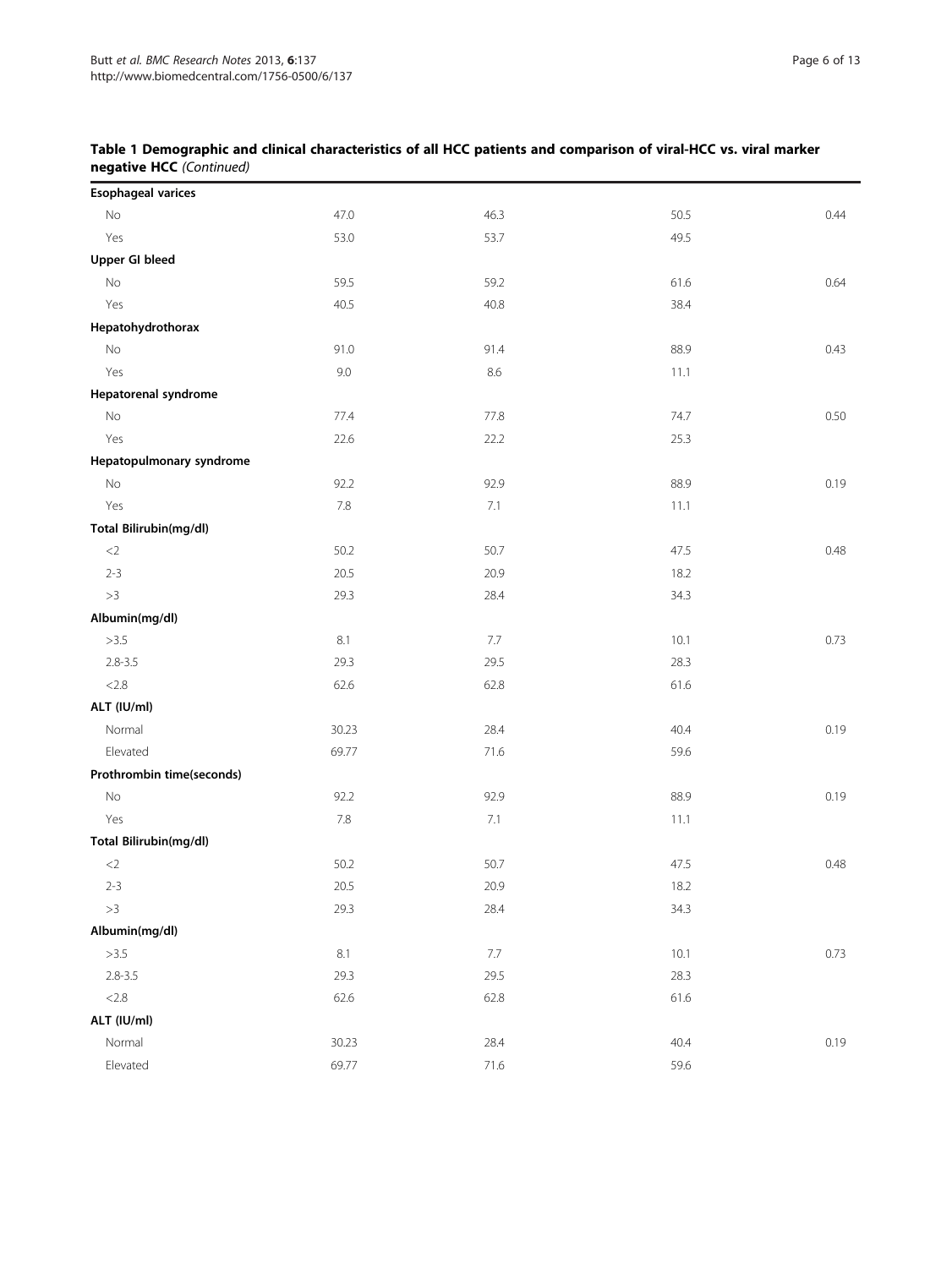| Prothrombin time(seconds)            |                     |                    |                     |         |
|--------------------------------------|---------------------|--------------------|---------------------|---------|
| $<$ 3                                | 42.8                | 41.6               | 49.5                | 0.14    |
| $3-6$                                | 34.6                | 36.1               | 26.3                |         |
| $>6$                                 | 22.6                | 22.3               | 24.2                |         |
| Platelets counts(10 <sup>9</sup> /L) | $165.91 \pm 107.02$ | $155.72 \pm 96.33$ | $222.12 \pm 141.01$ | < 0.001 |
| AFP(IU/ml)                           |                     |                    |                     |         |
| $≤200$                               | 58.8                | 58.2               | 61.6                | 0.30    |
| $>200$                               | 41.2                | 41.8               | 38.4                |         |

Table 1 Demographic and clinical characteristics of all HCC patients and comparison of viral-HCC vs. viral marker negative HCC (Continued)

were significantly older (p 0.01) and almost half of them were affected by concomitant DM (50.5% vs. 38.3%, p 0.02) as compared to viral-HCC. No difference was found in distribution of gender, BMI, severity and complications of cirrhosis, associated co-morbid conditions, biochemical profile and AFP levels. However, patients with viral HCC were more thrombocytopenic than viral marker negative HCC on presentation ( $p < 0.001$ ).

There was no difference in proportion of patients diagnosed with HCC when symptomatic in viral-HCC and viral marker negative HCC group (82.4% vs. 85.9%). Overall only 8.2% HCC cases were diagnosed on screening. However, in contrary to viral-HCC group, small number of patients with viral marker negative HCC were under surveillance (1% vs. 9.5%, p 0.001). It's not correct to compare HCC in followed patients with those who were not under surveillance for HCC. However, as we found a very small proportion of patients with HCC who were under surveillance, we felt better to see the difference among both group. In 65.7% of non-viral HCC and 41.4% of viral HCC diagnosis of cirrhosis and HCC were made simultaneously. Hence, the duration between diagnosis of cirrhosis and HCC was significantly shorter in viral marker negative HCC group as compared to viral-HCC ( $p < 0.001$ ). This was probably due to the fact that a greater proportion of patients with non-viral HCC was not symptomatic and was not under surveillance for HCC as compared to viral HCC cases. Not only the tumor size was significantly larger ( $p$  <0.001), but HCCs were more advanced at presentation in viral marker negative HCC group as compared to viral-HCC (81.8% vs. 59.3%,  $p < 0.001$ ). No difference was found in the involvement of hepatic lobes, presence of PVT and extra-hepatic spread among both the groups (Table [2\)](#page-9-0).

On univariate logistic regression analysis older age, male gender, concomitant DM & HTN, hypersplenism, PSE, HRS, elevated ALT, platelets counts, duration between diagnosis of cirrhosis and HCC, modality of diagnosis, stage, size and macroscopic types of HCC, presence of extra hepatic spread were found as significant independent prognostic factors (Table [3](#page-10-0)). However, when adjusted

for other independent prognostic factors; larger tumor size (p <0.001), shorter duration between diagnosis of cirrhosis and HCC (p 0.03), concomitant DM  $( $0.001$ ) were$ found significant factors associated with viral marker negative HCC (Table [4\)](#page-11-0).

### Comparison of viral marker negative HCC with HCC due to hepatitis B, C, or combination of viruses

Table [5](#page-12-0) depicts, unadjusted odds ratios along with 95% CI. Analysis showed that with HCV as reference, the male gender was significantly associated with HBV, co-infections and viral marker negative HCC. The tumor size of 5–10 cms, was also significantly associated with HCC due to hepatitis B and with viral maker negative HCC versus HCV. However, variables like extra hepatic spread, complications of cirrhosis, Child's score, Okuda score, were not found significant on univariate analysis.

The multivariable analysis showed that, the males had a greater risk of developing HCC due to hepatitis B, coinfections due to HBV/HCV/HDV (mOR 2.3, 2.6, 1.5 respectively) as compared to females. The risk of being diagnosed when symptomatic was 4.1 times and 8.1 times higher in case of HBV related HCC and viral marker negative HCC respectively (mOR 4.1 and 8.1 respectively) as compared to HCV related HCC. Tumor size >5 cm, was only found to be significantly associated with viral marker negative HCC. Likewise, the risk of being diagnosed to have underlying cirrhosis and HCC simultaneously at presentation was higher in case of HBV and viral marker negative HCC (mOR 3.7 and 3.0 respectively). Moreover, BMI <18 was significantly associated with HCC due to hepatitis B and viral marker negative HCC (mOR 2.8 and 3.1). This could be attributed to malnutrition and weight loss due to more advanced HCC in these cases. However, HBV and HCV were less likely when BMI was  $\geq$  25 (mOR 0.6 and 0.9). Furthermore, the odd of having diabetes was 1.6 times higher in NBNC compared to HCV related HCC.

#### Applicability of treatment for HCC

According to the Barcelona Clinic Liver Cancer (BCLC) staging classification 9(1.4%) patients had very early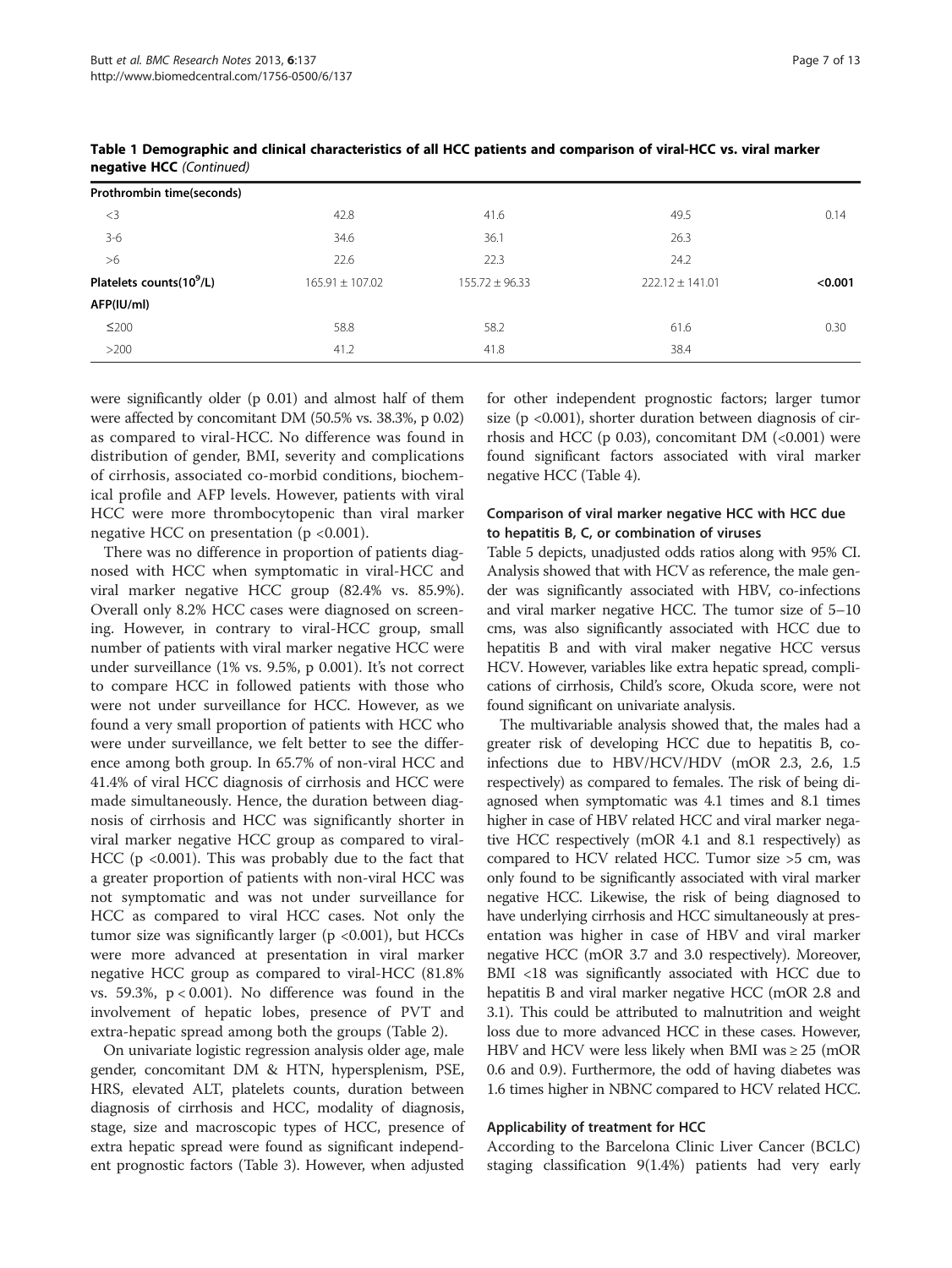|                                                          | <b>ALL HCC cases</b> | Comparison of viral-HCC vs. viral marker negative HCC |                                     |         |  |
|----------------------------------------------------------|----------------------|-------------------------------------------------------|-------------------------------------|---------|--|
|                                                          | $n = (645)$          |                                                       |                                     |         |  |
|                                                          | Mean $\pm$ SD/n (%)  | Viral HCC $(n = 546)$                                 | Viral marker negative $HCC(n = 99)$ | P value |  |
| Duration between diagnosis<br>of cirrhosis & HCC(months) |                      |                                                       |                                     |         |  |
| $00\,$                                                   | 291(45.1)            | 226(41.4)                                             | 65(65.7)                            | < 0.001 |  |
| $1 - 55$                                                 | 243(37.7)            | 219(40.1)                                             | 24(24.2)                            |         |  |
| >55                                                      | 111(17.2)            | 101(18.5)                                             | 10(10.1)                            |         |  |
| Mode of diagnosis                                        |                      |                                                       |                                     |         |  |
| On screening                                             | 53(8.2)              | 52(9.5)                                               | 1(1.0)                              | 0.001   |  |
| Incidental                                               | 57(8.8)              | 44(8.1)                                               | 13(13.1)                            |         |  |
| Symptomatic                                              | 535(82.9)            | 450(82.4)                                             | 85(85.9)                            |         |  |
| Stage of HCC                                             |                      |                                                       |                                     |         |  |
| Non-advance                                              | 240(37.2%)           | 222(40.7)                                             | 18(18.2)                            | < 0.001 |  |
| Advance                                                  | 405(62.8%)           | 324(59.3)                                             | 81(81.8)                            |         |  |
| Macroscopic types                                        |                      |                                                       |                                     |         |  |
| Solitary                                                 | 246(38.1)            | 213(39.0)                                             | 33(33.3)                            | 0.04    |  |
| Paucifical $( \leq 3$ nodules)                           | 259(40.2)            | 223(40.8)                                             | 36(36.4)                            |         |  |
| Multifocal(>3 nodules)                                   | 96(14.9)             | 79(14.5)                                              | 17(17.2)                            |         |  |
| Massive/infiltrative                                     | 44(6.8%)             | 31(5.7)                                               | 13(13.1)                            |         |  |
| Maximum tumor size (cm)                                  |                      |                                                       |                                     |         |  |
| < 5                                                      | 359(55.65)           | 326(59.7)                                             | 33(33.3)                            | < 0.001 |  |
| $5 - 10$                                                 | 213(33.02)           | 173(31.7)                                             | 40(40.4)                            |         |  |
| >10                                                      | 73(11.31)            | 47(8.6)                                               | 26(26.3)                            |         |  |
| <b>Hepatic lobes</b>                                     |                      |                                                       |                                     |         |  |
| Left                                                     | 81(12.6)             | 69(12.6)                                              | 12(12.1)                            | 0.98    |  |
| Right                                                    | 387(60)              | 327(59.9)                                             | 60(60.6)                            |         |  |
| Both                                                     | 177(27.4)            | 150(27.5)                                             | 27(27.3)                            |         |  |
| <b>PVT</b>                                               |                      |                                                       |                                     |         |  |
| No                                                       | 429(66.5)            | 359(65.8)                                             | 70(70.7)                            | 0.33    |  |
| Yes                                                      | 216(33.5)            | 187(34.2)                                             | 29(29.3)                            |         |  |
| Extra hepatic spread                                     |                      |                                                       |                                     |         |  |
| No                                                       | 560(86.8)            | 479(87.7)                                             | 81(81.8)                            | 0.12    |  |
| Yes                                                      | 85(13.2)             | 67(12.3)                                              | 18(18.2)                            |         |  |

#### <span id="page-9-0"></span>Table 2 Characteristics of HCC and comparison of tumor characteristics among viral-HCC vs. viral marker negative HCC

stage (0) HCC; 2(0.3%) of them underwent liver transplantation and 7(1.1%) had tumor resection. Moreover, 9 (1.4%) patients had early stage HCC (A) and they had percutaneous ethanol ablation (PEA). However none HCC patients in BCLC stage 0 or stage A belonged to viral marker negative HCC group. This was due to the fact that majority of viral marker negative HCC patients (81.8%) had advanced HCC on presentation.

A total of 260(40.3) patients had BCLC-Intermediate stage (B) HCC out of which Transarterial chemoembolization (TACE) was done in 247 (38.3%) cases; out of these 247 cases only 13.37% had viral marker negative HCC. BCLC-advanced stage (C) HCC was found in 8 (1.2%) HCC cases (six had viral- HCC and two had nonviral HCC) where either Gemcitabine or Sorafenib was prescribed as chemotherapeutic agent. Overall 372 (57.7%) patients were treated conservatively due to underlying advanced cirrhosis/HCC (BCLS stage End stage (D)) or contraindication for HCC treatment. Hence, the applicability of treatment for HCC was limited for viral marker negative HCCs due to underlying advanced cirrhosis and HCC at presentation.

#### **Discussion**

Hepatocellular carcinoma is a major concern globally and to the best of our knowledge, this is the largest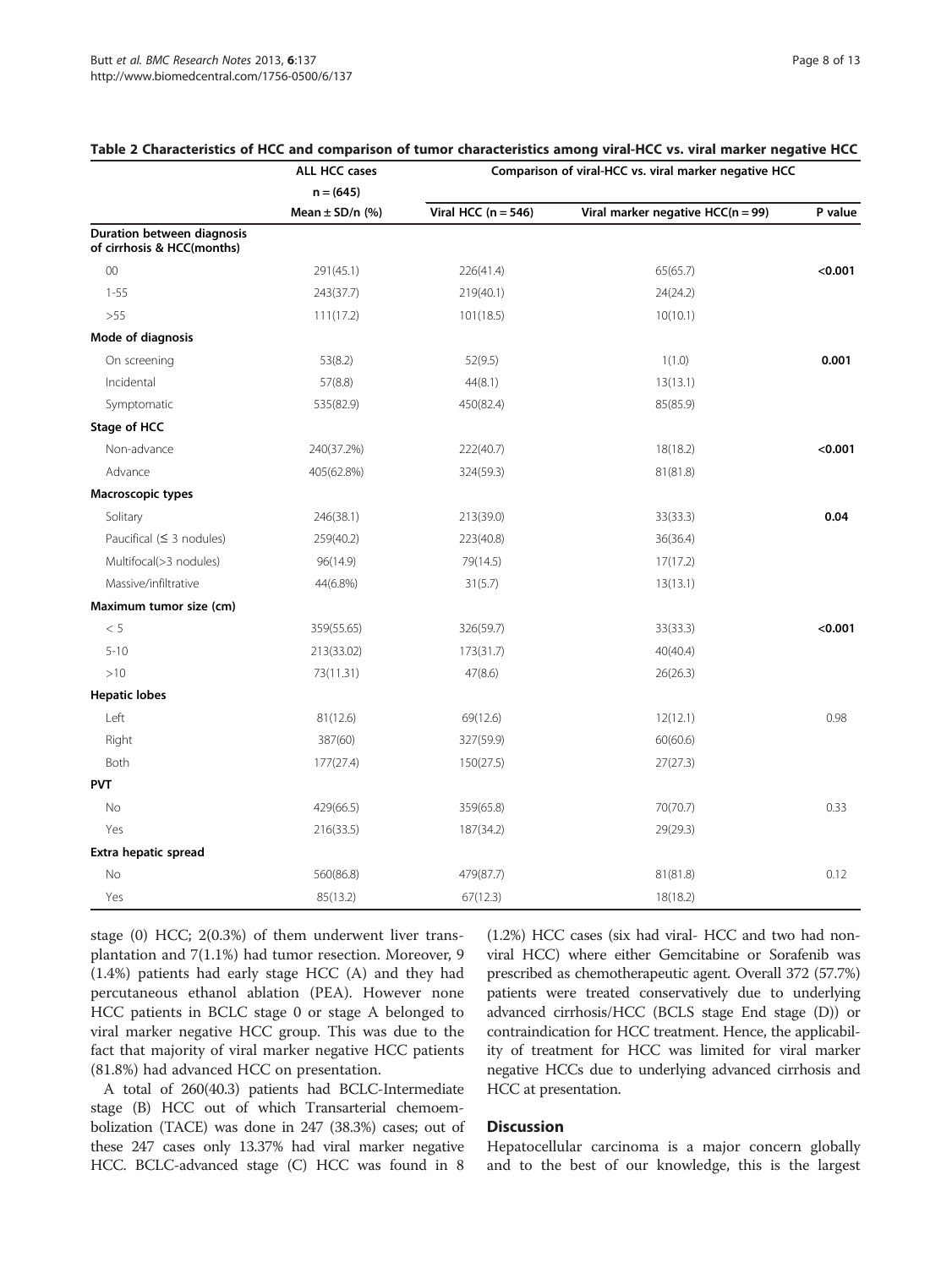## <span id="page-10-0"></span>Table 3 Univariate analysis for prognostic factors of viral-HCC vs. viral marker negative HCC

| Variables                  | OR(95% CI)          | P value | <b>Variables</b>                           | OR(95% CI)          | P value |
|----------------------------|---------------------|---------|--------------------------------------------|---------------------|---------|
| Age(years)                 | $1.026(1.01-1.05)$  | 0.01    | Hepatopulmonary Syndrome                   |                     |         |
| Gender                     |                     |         | No                                         | $1.0\,$             | 0.19    |
| Female                     | 1.0                 | 0.34    | Yes                                        | 1.62(0.80-3.29)     |         |
| Male                       | $1.26(0.77 - 2.05)$ |         | Total Bilirubin(mg/dl)                     |                     |         |
| <b>BMI</b> ( $Kg/m2$ )     |                     |         | $<$ 2                                      | 1.0                 | 0.48    |
| 18-22.9                    | 1.0                 | 0.24    | $2 - 3$                                    | $0.93(0.51 - 1.67)$ |         |
| < 18                       | 2.08(0.90-4.77)     |         | >3                                         | 1.29(0.79-2.09)     |         |
| 23-24.9                    | $1.34(0.74 - 2.43)$ |         | Albumin(mg/dl)                             |                     |         |
| $\geq$ 25                  | $0.98(0.56 - 1.69)$ |         | >3.5                                       | 1.0                 | 0.73    |
| <b>Diabetes Mellitus</b>   |                     |         | $2.8 - 3.5$                                | $0.73(0.32 - 1.62)$ |         |
| No                         | 1.0                 | 0.02    | < 2.8                                      | $0.74(0.35 - 1.56)$ |         |
| Yes                        | $1.64(1.07 - 2.53)$ |         | ALT (IU/ml)                                |                     |         |
| Hypertension               |                     |         | Normal                                     | 1.0                 | 0.19    |
| No                         | 1.0                 | 0.11    | Elevated                                   | $0.58(0.37 - 0.91)$ |         |
| Yes                        | 1.42(0.92-2.21)     |         | Prothrombin time(second)                   |                     |         |
| Dyslipidemia               |                     |         | $<$ 3                                      | 1.0                 | 0.14    |
| No                         | 1.0                 | 0.74    | $3-6$                                      | $0.61(0.3 - 1.02)$  |         |
| Yes                        | $0.74(0.17 - 3.50)$ |         | >6                                         | $0.91(0.53 - 1.55)$ |         |
| Child score                | $1.02(0.93 - 1.12)$ | 0.59    | Platelets counts (10 <sup>9</sup> /L)      | $1.01(1.0-1.01)$    | < 0.001 |
| <b>Child class</b>         |                     |         | AFP(IU/ml)                                 |                     |         |
| Α                          | 1.0                 | 0.50    | $≤200$                                     | 1.0                 | 0.53    |
| B                          | $1.02(0.50 - 2.11)$ |         | >200                                       | $0.86(0.56 - 1.34)$ |         |
| $\subset$                  | 1.32(0.65-2.67)     |         | Duration between diagnosis<br>of cirrhosis |                     |         |
| Okuda class                |                     |         | $00\,$                                     | 2.90(1.43-5.88)     | < 0.001 |
| T                          | 1.0                 | 0.97    | $1 - 55$                                   | $1.10(0.51 - 2.40)$ |         |
| $\vert\vert$               | $0.99(0.52 - 1.87)$ |         | >55                                        | 1.0                 |         |
| $\  \ $                    | $1.15(0.51 - 2.15)$ |         | Mode of diagnosis                          |                     |         |
| <b>Complication of CLD</b> |                     |         | On screening                               | 1.0                 | 0.001   |
| No                         | 1.0                 | 0.39    | Incidental                                 | 15.36(1.93-122.14)  |         |
| Yes                        | 1.24(0.74-2.07)     |         | Symptomatic                                | 9.82(1.34-72.01)    |         |
| Hyperspleenism             |                     |         | Stage of HCC                               |                     |         |
| No                         | 1.0                 | 0.14    | Non-Advance                                | 1.0                 | < 0.001 |
| Yes                        | $0.72(0.46 - 1.11)$ |         | Advance                                    | 3.08(1.79-5.28)     |         |
| <b>Ascites</b>             |                     |         | Macroscopic types of HCC                   |                     |         |
| No                         | 1.0                 | 0.84    | Solitary                                   | 1.0                 | 0.04    |
| Yes                        | $0.95(0.60 - 1.51)$ |         | Paucifocal $( \leq 3$ nodules)             | $1.04(0.62 - 1.73)$ |         |
| <b>PSE</b>                 |                     |         | Multifocal(>3 nodules)                     | $1.38(0.73 - 2.63)$ |         |
| No                         | 1.0                 | 0.23    | Massive/infiltrative                       | $2.7(1.28 - 5.69)$  |         |
| Yes                        | 1.31 (0.84-2.03)    |         | Maximum tumor size(cm)                     |                     |         |
| <b>Esophageal Varices</b>  |                     |         | $<\,5$                                     | 1.0                 | < 0.001 |
| No                         | 1.0                 |         | $5 - 10$                                   | 2.08(1.39-3.75)     |         |
| Yes                        | $0.84(0.55 - 1.29)$ | 0.44    | >10                                        | 5.46(3.01-9.93)     |         |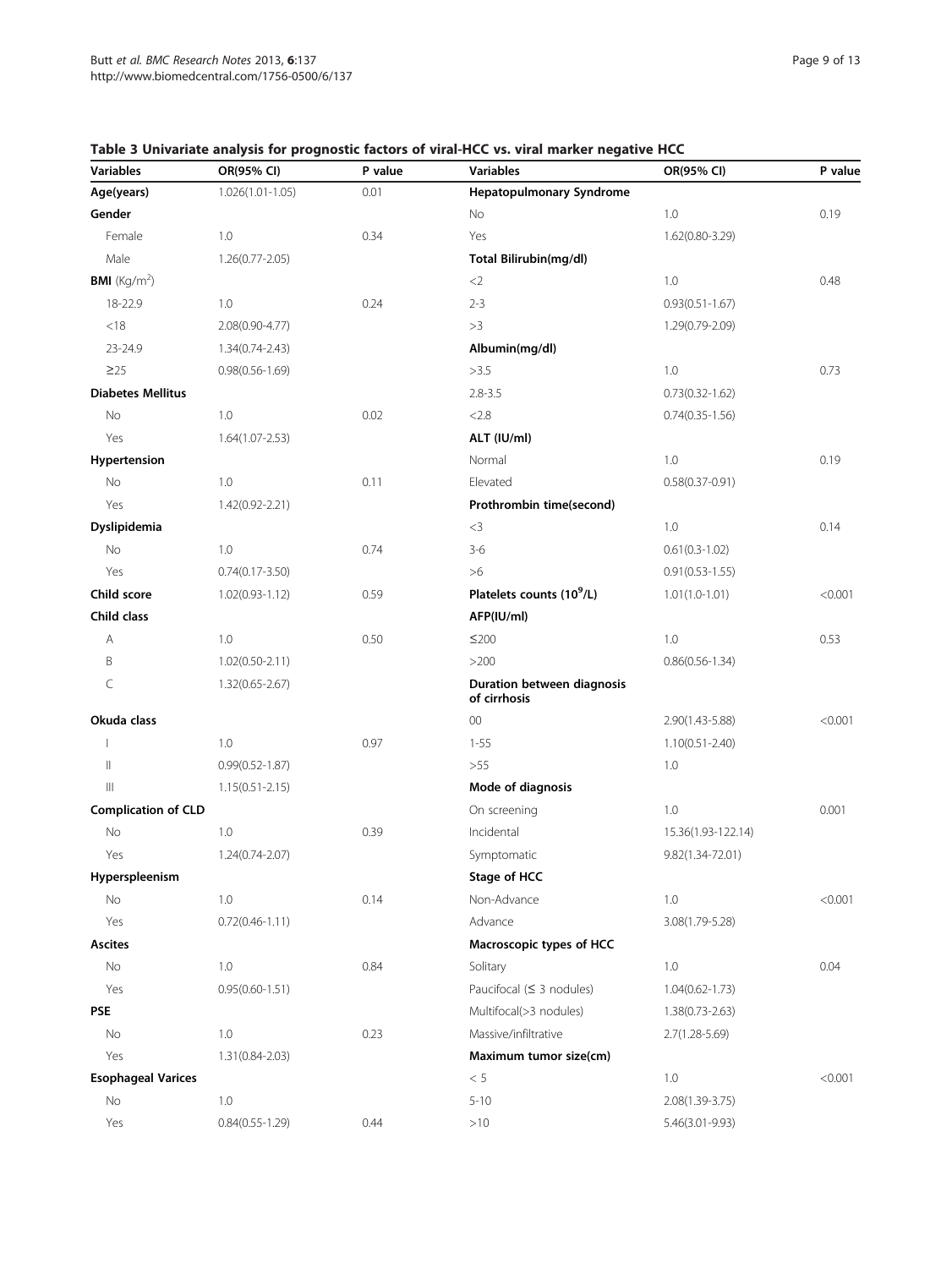| Upper GI bleed              |                     |      | <b>Hepatic Lobes</b>           |                     |      |
|-----------------------------|---------------------|------|--------------------------------|---------------------|------|
| <b>No</b>                   | 1.0                 |      | Left                           | 1.0                 | 0.98 |
| Yes                         | $0.90(0.58 - 1.40)$ | 0.64 | Right                          | $1.05(0.53 - 2.06)$ |      |
| Hepatohydrothorax           |                     |      | <b>Both</b>                    | $1.03(0.49 - 2.16)$ |      |
| <b>No</b>                   | 1.0                 | 0.43 | <b>Porto Venous Thrombosis</b> |                     |      |
| Yes                         | 1.32(0.66-2.65)     |      | <b>No</b>                      | 1.0                 | 0.33 |
| <b>Hepatorenal Syndrome</b> |                     |      | Yes                            | 1.25(0.788-2.00)    |      |
|                             |                     |      | Extra hepatic spread           |                     |      |
| <b>No</b>                   | 1.0                 | 0.50 | No.                            | 1.0                 | 0.12 |
| Yes                         | 1.18(0.72-1.94)     |      | Yes                            | 1.58(0.89-2.81)     |      |
|                             |                     |      |                                |                     |      |

<span id="page-11-0"></span>

|  |  | Table 3 Univariate analysis for prognostic factors of viral-HCC vs. viral marker negative HCC (Continued) |
|--|--|-----------------------------------------------------------------------------------------------------------|
|--|--|-----------------------------------------------------------------------------------------------------------|

study from Pakistan carried out on HCC ever. We analyzed the trends and the clinico-pathological characteristics of HCC; comparing them between HCC related to viral hepatitis and viral marker negative HCC; in our native South Asian population of Pakistan. A consistent rise in proportion of all, including viral marker negative HCC has been observed and a higher proportion of patients (15.3%) had HCC negative for serological markers of hepatitis B and C. Being not under proper surveillance for HCC, most of the viral marker negative HCCs were diagnosed when advanced and symptomatic. Moreover, significant association was found between DM and viral marker negative HCC. The variation from HBV to HCV as a leading cause of HCC has also been documented in many countries of South-east Asia [\[2](#page-13-0)]. Also, a gradual rise in NBNC-HCC has been observed in recent years. In a recent study from Japan, out of 1374 HCC cases 15% were negative for HBsAg and antibody to hepatitis C virus and a significant association of Diabetes, HTN and dyslipidemia was established with NBNC-HCC [[28\]](#page-14-0). In few small studies from Pakistan the

Table 4 Multivariable logistic regression analysis for prognostic factors of viral-HCC vs. viral marker negative  $HCC$ 

|                          | OR(95% CI)                                               | P value |
|--------------------------|----------------------------------------------------------|---------|
| Maximum tumor size(cm)   |                                                          |         |
| < 5                      | 1.0                                                      | < 0.001 |
| $5-10$                   | 2.28(1.37-3.81)                                          |         |
| >10                      | 5.30(2.82-9.96)                                          |         |
|                          | Duration between diagnosis of cirrhosis and HCC (months) |         |
| $00 \,$                  | $2.56(1.23 - 5.34)$                                      | 0.02    |
| $1 - 55$                 | $1.14(0.51 - 2.52)$                                      |         |
| > 55                     | 1.0                                                      |         |
| <b>Diabetes Mellitus</b> |                                                          |         |
| No                       | 1.0                                                      | < 0.00  |
| Yes                      | 1.94(1.23-3.07)                                          |         |

reported proportions of viral marker negative HCC ranged between 13.6%-16% [\[29,30](#page-14-0)]. Our results are consistent with the studies reported from the region with a potential strength of greater generalizability due to a larger sample size. However, the higher prevalence of viral marker negative HCC has been found in certain studies conducted in Western populations [\[31-33](#page-14-0)] which could be due to the existing difference in exposure to the various etiological factors leading to HCC.

HCCs at the early-stage are usually asymptomatic, and are mostly discovered during periodic surveillance. It being diagnosed when symptomatic, increases the risk of having more advance disease when caught, with worse prognostic factors [[1\]](#page-13-0), as seen in our study. In 65.7% of non-viral HCC and 41.4% of viral HCC diagnosis of cirrhosis and HCC were made simultaneously. Our results were consistent with the study conducted by Toyoda and colleagues [[3\]](#page-13-0) where out of 1152 Japans patients with HCC, 10.3% had NBNC-HCC. NBNC-HCCs were more advanced, larger in size and associated with more frequent vascular invasion and extrahepatic spread at the time of diagnosis. Moreover, almost half of NBNC-HCC cases were not under surveillance as compared to viral HCC (42 vs. 22.9%, p <0.0001). In another study of 624 patients from Japan [[34\]](#page-14-0) viral marker negative HCCs were found to be associated with poor prognosis. Furthermore, male gender, Child's core, TNM stage were the significant prognostic factors in that study. In our study we observed shorter time interval between the diagnosis of cirrhosis and HCC, more advanced, larger, multifocal, massive or infiltrative tumors in case of viral marker negative HCC as compared to viral HCC. This was probably due to the fact that most of patients with non-viral HCC were not symptomatic and were not under surveillance for HCC. While due to better awareness about the risk of cirrhosis and HCC associated with hepatitis B and C, most of such patients were diagnosed to have cirrhosis earlier than HCC diagnosed. Thus, due to lack of surveillance, most of NBNC-HCC were diagnosed when symptomatic leading to a later diagnosis.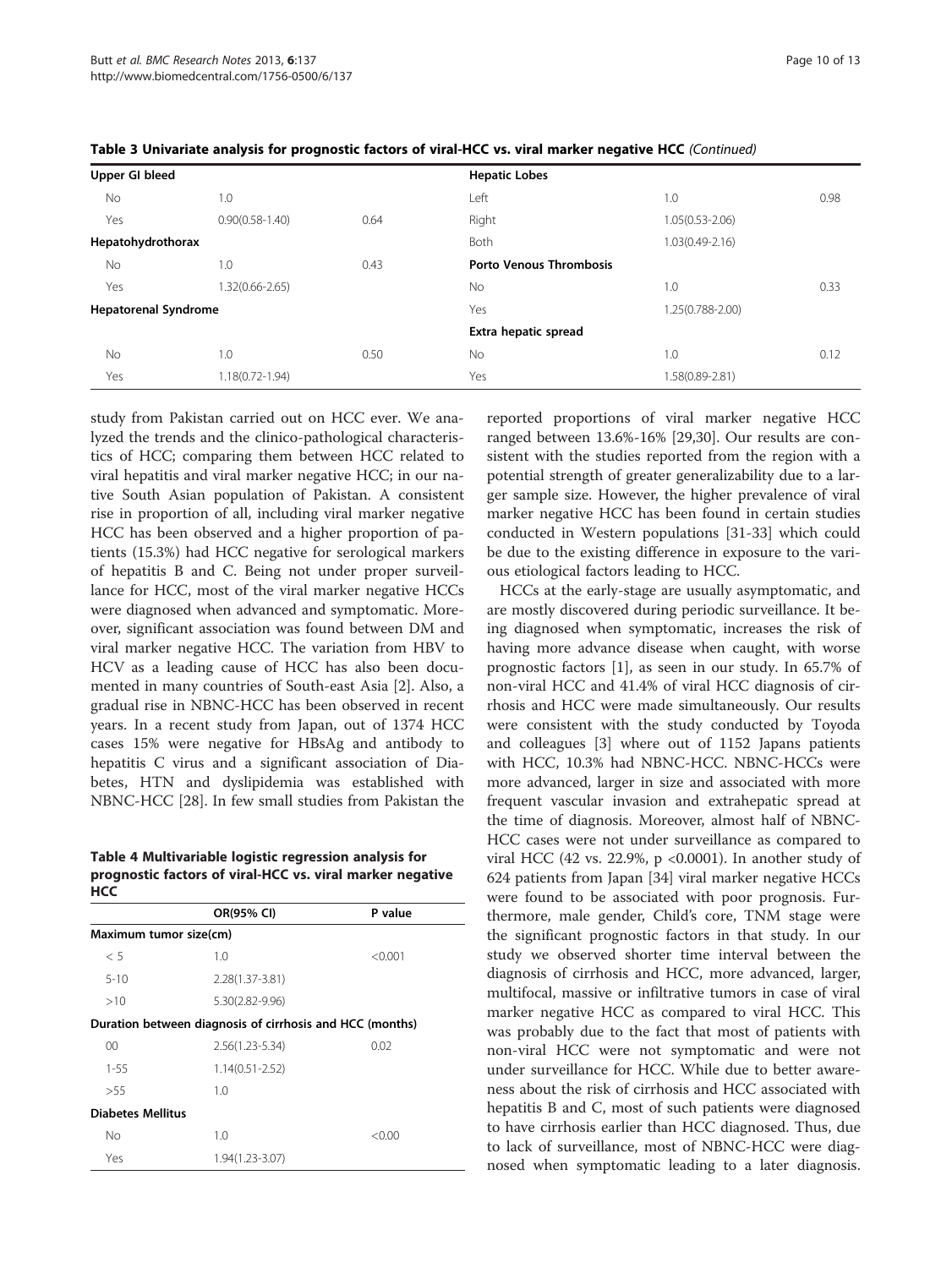|                                                        | Percentages |      |                        |            | Unadjusted OR(95% CI) |                        | Adjusted OR(95% CI)  |                |                 |                      |
|--------------------------------------------------------|-------------|------|------------------------|------------|-----------------------|------------------------|----------------------|----------------|-----------------|----------------------|
| Variable                                               | <b>HCV</b>  |      | <b>HBV</b> Combination | <b>NBN</b> | <b>HBV</b>            | Combination            | <b>NBNC</b>          | <b>HBV</b>     | <b>NBNC</b>     | Combination          |
| Gender                                                 |             |      |                        |            |                       |                        |                      |                |                 |                      |
| Female                                                 | 35.6        | 17.6 | 17.9                   | 25.3       | $\mathbf{1}$          |                        |                      | $\mathbf{1}$   |                 |                      |
| Male                                                   | 64.4        | 82.4 | 82.1                   | 74.7       | $2.5(1.5-4.3)$        | $2.5(1.2-5.1)$         | $1.6(0.9-2.6)$       | $2.3(1.3-3.8)$ | $1.5(0.8-2.5)$  | $2.6(1.2-5.3)$       |
| Diagnosis of<br><b>HCC</b>                             |             |      |                        |            |                       |                        |                      |                |                 |                      |
| On screening                                           | 11.9        | 2.5  | 1.9                    | 1.0        | $\overline{1}$        |                        |                      | $\mathbf{1}$   |                 |                      |
| incidental                                             | 8.1         | 9.2  | 5.4                    | 13.1       | 5.3 (1.3-20.9)        | $0.88$ $(0.19 - 3.96)$ | 19.06 (2.3-153.5)    | 3.4 (0.8-13.9) | 10.1 (1.2-84.7) | $0.8$ $(0.17 - 3.8)$ |
| symptomatic                                            | 80.1        | 88.2 | 85.7                   | 85.9       | $5.1(1.5-17.0)$       | 1.4 (0.53-3.76)        | 12.5 (1.7-92.7)      | 4.1 (1.2-13.9) | $8.1(1.1-60.3)$ | $1.4(0.5-3.9)$       |
| BMI $(Kg/m2)$                                          |             |      |                        |            |                       |                        |                      |                |                 |                      |
| 18-22.9                                                | 26.7        | 35.3 | 26.8                   | 25.3       | $\overline{1}$        |                        |                      | $\mathbf{1}$   |                 |                      |
| < 18                                                   | 3.8         | 11.8 | 3.6                    | 10.1       | 2.3 (1.03-2.37)       | $0.94(0.19 - 4.56)$    | $2.8(1.12 - 7.11)$   | $2.8(1.2-6.6)$ | $3.1(1.1-8.3)$  | $1.1(0.2-5.0)$       |
| 23-24.9                                                | 22.9        | 21.0 | 26.8                   | 27.3       | $0.69(0.39-1.23)$     | 1.16 (0.53-2.52)       | $1.25(0.53-2.52)$    | $0.7(0.3-1.3)$ | $1.3(0.6-2.4)$  | $1.1(0.5-2.4)$       |
| $\geq 25$                                              | 46.6        | 31.9 | 42.9                   | 37.4       | $0.51(0.31 - 0.85)$   | $0.91(0.45-1.82)$      | $0.84(0.48-1.48)$    | $0.6(0.3-1.1)$ | $0.9(0.5-1.7)$  | $1.0(0.5-2.0)$       |
| <b>Maximum</b><br>diameter (cm)                        |             |      |                        |            |                       |                        |                      |                |                 |                      |
| < 5                                                    | 62.5        | 49.6 | 62.5                   | 33.3       | $\overline{1}$        |                        |                      | $\mathbf{1}$   |                 |                      |
| $5 - 10$                                               | 29.1        | 39.5 | 32.1                   | 40.5       | $1.7(1.09-2.6)$       | $1.1(0.59-2.0)$        | $2.6(1.5-4.3)$       | $1.5(0.9-2.5)$ | $2.3(1.3-4.0)$  | $0.9(0.5-1.7)$       |
| >10                                                    | 8.4         | 10.9 | 5.4                    | 26.3       | $1.64(0.8-3.3)$       | $0.64(0.18-2.2)$       | $5.8$ $(3.1 - 11.1)$ | $1.0(0.5-2.2)$ | $4.0(2.0-7.9)$  | $0.5(0.1-1.7)$       |
| <b>Duration between</b><br>diagnosis of CLD<br>and HCC |             |      |                        |            |                       |                        |                      |                |                 |                      |
| >55                                                    | 22.1        | 6.7  | 19.6                   | 10.1       | $\overline{1}$        |                        |                      | $\mathbf{1}$   |                 |                      |
| zero                                                   | 37.5        | 52.1 | 44.6                   | 65.7       | $4.5(2.0-10.0)$       | $1.3(0.62 - 2.8)$      | $3.8(1.8-7.8)$       | $3.7(1.6-8.4)$ | $3.0(1.4-6.5)$  | $1.1(0.4-2.4)$       |
| $1 - 55$                                               | 40.4        | 41.2 | 35.7                   | 24.2       | $3.3(1.5-7.4)$        | $0.9(0.4-2.1)$         | $1.3(0.5-2.8)$       | $2.6(1.1-6.1)$ | $1.2(0.5-2.8)$  | $0.7$ $(0.3-1.7)$    |
| <b>Diabetes</b>                                        |             |      |                        |            |                       |                        |                      |                |                 |                      |
| No                                                     | 55.8        | 72.3 | 78.6                   | 49.5       | $\overline{1}$        |                        |                      | 1              |                 |                      |
| Yes                                                    | 44.2        | 27.7 | 21.4                   | 50.5       | $0.48$ (0.30-0.76)    | $0.34(0.17-0.67)$      | $1.2(0.8-2.0)$       | $0.5(0.3-0.9)$ | $1.6(0.1-2.5)$  | $0.3$ $(0.2 - 0.6)$  |

#### <span id="page-12-0"></span>Table 5 Comparison of viral marker negative HCC with HCV-HCC, HBV-HCC, combination-HCC

The patients with viral marker negative HCCs tended to be older and diabetic as compared to the viral HCC. However, no significant difference was found in distribution of gender, BMI, stage of underlying chronic liver disease in our study.

Owing to the involvement of distinct oncogenic pathways in the development of HCC, it is well expected that difference exists in the natural course of HCC and prognosis due to different hepatotropic viruses and other non-viral etiologies [[3,](#page-13-0)[13\]](#page-14-0). In a study by Dohmen and colleagues [[5\]](#page-13-0) younger age, HCC >3 cm in size, multiple lesions, PVT were strongly associated with HBV related HCC as compared to HCC due to HCV and non-viral HCC. Poor survival was found for HBV related HCC and NBNC-HCC had a longer survival rate. Similar results were found in another study of 2,542 HCC patients from Japan [\[13](#page-14-0)]. Trevisani and colleagues compared the HBV, HCV, alcohol and multietiology (combination of different hepatotropic viruses with and without alcohol)

related HCC among 742 Italian HCC patients [\[35\]](#page-14-0). In their study, infiltrative HCCs were found more common in HBV-HCC group; and CLIP stage 3 was more frequent in HBV and multietiology group. However, the influence of etiology of gross pathology was not significant. In our study, regardless of underlying etiology a significant association of male gender was found with HCC. HBV-HCC and viral marker negative HCCs were found to be more advanced and aggressive at the time of presentation. Most of them were more symptomatic, larger in size and were diagnosed simultaneously with the underlying cirrhosis. These findings support the greater carcinogenic activity of hepatitis B and non-viral etiologies. We did not find any strong associations in clinico-pathological characteristics and stage of HCC in co-infection group. This could be due to small sample of patients in co-infection group. Diabetes had a significant association with viral marker negative HCC which could be due to underlying non-alcoholic steatohepatitis.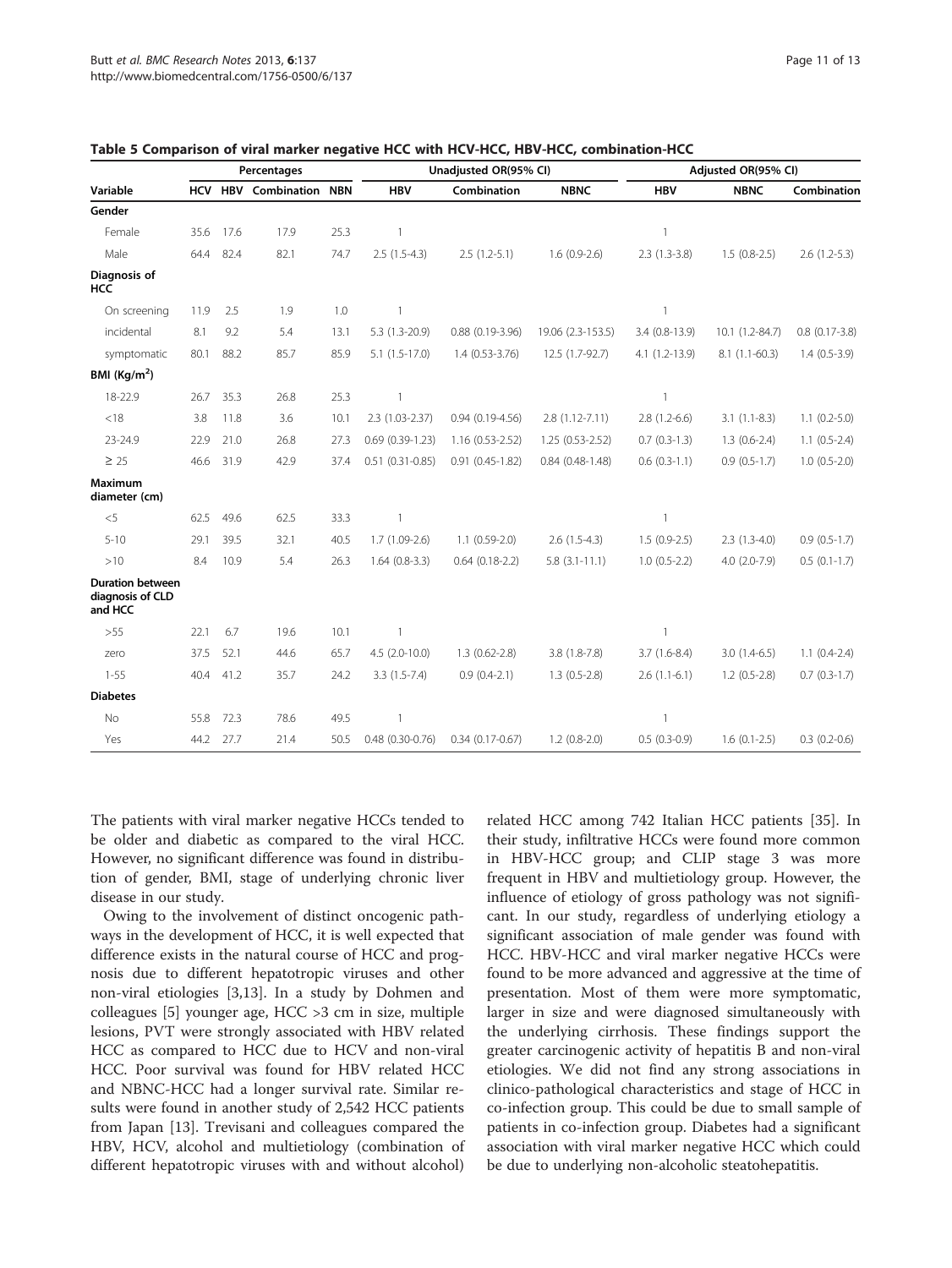<span id="page-13-0"></span>The studies describing the characteristics and prognosis of viral marker negative HCC are limited and most involved the patients who underwent hepatic resection, selected as the study population; hence, might not truly reflect the entire population of viral marker negative HCC [5[,36,37\]](#page-14-0). Differences exist in exposure to the various etiological factors for HCC and host factors in Asian population as compared to West. However, limited data is available from South-Asia. Our study comprises a large sample of patients referred from all over the country and reflects well the scenario of HCC in patients with cirrhosis belongs to a South Asian community. However, our study has certain limitations. It is a single center based, cross sectional study; therefore the true cause and effect relationship could not be ascertained. Furthermore, for the analysis of HBV infection, HBsAg was tested while HBeAg, Anti-HBe, Anti-HBc, Anti-HBs , and HBV DNA were not checked. In majority of cases further work to evaluate HBV infection and viral replication was not offered by their primary physicians. Hence, only serological marker for HBV exposure available was HBsAg. Moreover, due to its cross sectional design despite large sample there are certain biases. Most of our patients with unresectable HCC were diagnosed incidentally or when they were symptomatic. Hence, the true interval between disease progression from exposure to development of HCC could not be established. For consistency of results, better exploration of natural history, and prognosis of HCC in the South-Asian population, population based studies are needed.

#### Conclusion

To conclude, the burden of hepatocellular carcinoma is on the rise amongst native South Asian Pakistani population and viral marker negative HCC is not uncommon here. Patients with viral marker negative HCC tend not to be under surveillance as compared to viral-HCC and are diagnosed mostly with a more advanced disease when symptomatic. Hence, viral marker negative HCC (vs. viral-HCC) were more advanced, larger in size, mostly multifocal, massive or infiltrative at the time of presentation. Moreover, viral marker negative and HBV related HCC were more symptomatic, advanced with larger tumor size on presentation as compared to HCC due to HCV or coinfection with HBV/HCV/HDV. Diabetes Mellitus was found to be a significant factor associated with viral marker negative HCC. We believe that it is of great importance that ample light be shed on the need for strategies that can help in implementation of proper screening and surveillance of HCC for all cirrhotic patients especially when cirrhosis is due to non-viral etiologies.

#### Abbreviations

HCC: Hepatocellular carcinoma; HBV: Hepatitis B virus; HCV: Hepatitis C virus; NASH: Nonalcoholic steatohepatitis; HDV: Hepatitis D virus; AKUH: Aga Khan

University hospital; ICD: International classification of diseases; AFP: Alfa fetoprotein; CT: Computerized tomography; MRI: Magnetic resonance imaging; ALT: Alanine aminotransferase; HBsAg: Hepatitis B surface Antigen; Anti-HCV: Anti-HCV antibody); DM: Diabetes Mellitus; HTN: Hypertension; BMI: Body mass index; CTP: Child-turcotte-pugh score; mOR: Multinomial odds ratios; OR: Odds ratio.

#### Competing interests

The authors declared that they have no competing interests.

#### Authors' contributions

ASB conceived the study question, conducted the study, performed the statistical analysis and wrote manuscript. SH, AAW, TUH and WJ participated in the design of the study and reviewed manuscript. BA helped in statistical analysis and reviewed the manuscript. MG, AI, OF collected and entered the data in SPSS file. All authors read and approved the final manuscript.

#### Author details

<sup>1</sup>Section of Gastroenterology, Department of Medicine, The Aga Khan University & Hospital, Stadium Road, Karachi 74800, Pakistan. <sup>2</sup>Department of<br>Family Medicine, The Aga Khan University, Karachi, Pakistan. <sup>3</sup>The Aga Khan University, Karachi, Pakistan. <sup>4</sup>Department of Medicine, The Aga Khan University, Karachi, Pakistan. <sup>5</sup>Department of Radiology, The Aga Khan University, Karachi, Pakistan.

Received: 13 February 2012 Accepted: 20 March 2013 Published: 8 April 2013

#### References

- 1. Bruix JSM: Management of Hepatocellular Carcinoma: An Update. Hepatology 2010, 00(00):1–35.
- 2. Raza SA, Clifford GM, Franceschi S: Worldwide variation in the relative importance of hepatitis B and hepatitis C viruses in hepatocellular carcinoma: a systematic review. Br J Cancer 2007, 96(7):1127–1134.
- 3. Toyoda H, Kumada T, Kiriyama S, Sone Y, Tanikawa M, Hisanaga Y, Kanamori A, Yamaguchi A, Isogai M, Kaneoka Y, et al: Characteristics and prognosis of patients in Japan with viral marker-negative hepatocellular carcinoma. J Gastroenterol Hepatol 2008, 23(3):459–466.
- 4. Liu CJ, Kao JH: Hepatitis B virus-related hepatocellular carcinoma: epidemiology and pathogenic role of viral factors. J Chin Med Assoc 2007, 70(4):141–145.
- 5. Dohmen K, Shigematsu H, Irie K, Ishibashi H: Comparison of the clinical characteristics among hepatocellular carcinoma of hepatitis B, hepatitis C and non-B non-C patients. Hepatogastroenterology 2003, 50(54):2022– 2027.
- 6. Noguchi K, Nakashima O, Nakashima Y, Shiota K, Nawata H, Kojiro M: Clinicopathologic study on hepatocellular carcinoma negative for hepatitis B surface antigen and antibody to hepatitis C virus. Int J Mol Med 2000, 6(6):661–665.
- 7. Koike Y, Shiratori Y, Sato S, Obi S, Teratani T, Imamura M, Hamamura K, Imai Y, Yoshida H, Shiina S, *et al*: **Risk factors for recurring hepatocellular** carcinoma differ according to infected hepatitis virus-an analysis of 236 consecutive patients with a single lesion. Hepatology 2000, 32(6):1216–1223.
- 8. Wands JR: Prevention of hepatocellular carcinoma. N Engl J Med 2004, 351(15):1567–1570.
- 9. Iizuka N, Oka M, Yamada-Okabe H, Hamada K, Nakayama H, Mori N, Tamesa T, Okada T, Takemoto N, Matoba K, et al: Molecular signature in three types of hepatocellular carcinoma with different viral origin by oligonucleotide microarray. Int J Oncol 2004, 24(3):565–574.
- 10. Benvegnu L, Alberti A: Patterns of hepatocellular carcinoma development in hepatitis B virus and hepatitis C virus related cirrhosis. Antiviral Res 2001, 52(2):199–207.
- 11. Yang HI, Lu SN, Liaw YF, You SL, Sun CA, Wang LY, Hsiao CK, Chen PJ, Chen DS, Chen CJ: Hepatitis B e antigen and the risk of hepatocellular carcinoma. N Engl J Med 2002, 347(3):168–174.
- 12. Cantarini MC, Trevisani F, Morselli-Labate AM, Rapaccini G, Farinati F, Del Poggio P, Di Nolfo MA, Benvegnu L, Zoli M, Borzio F, et al: Effect of the etiology of viral cirrhosis on the survival of patients with hepatocellular carcinoma. Am J Gastroenterol 2006, 101(1):91–98.